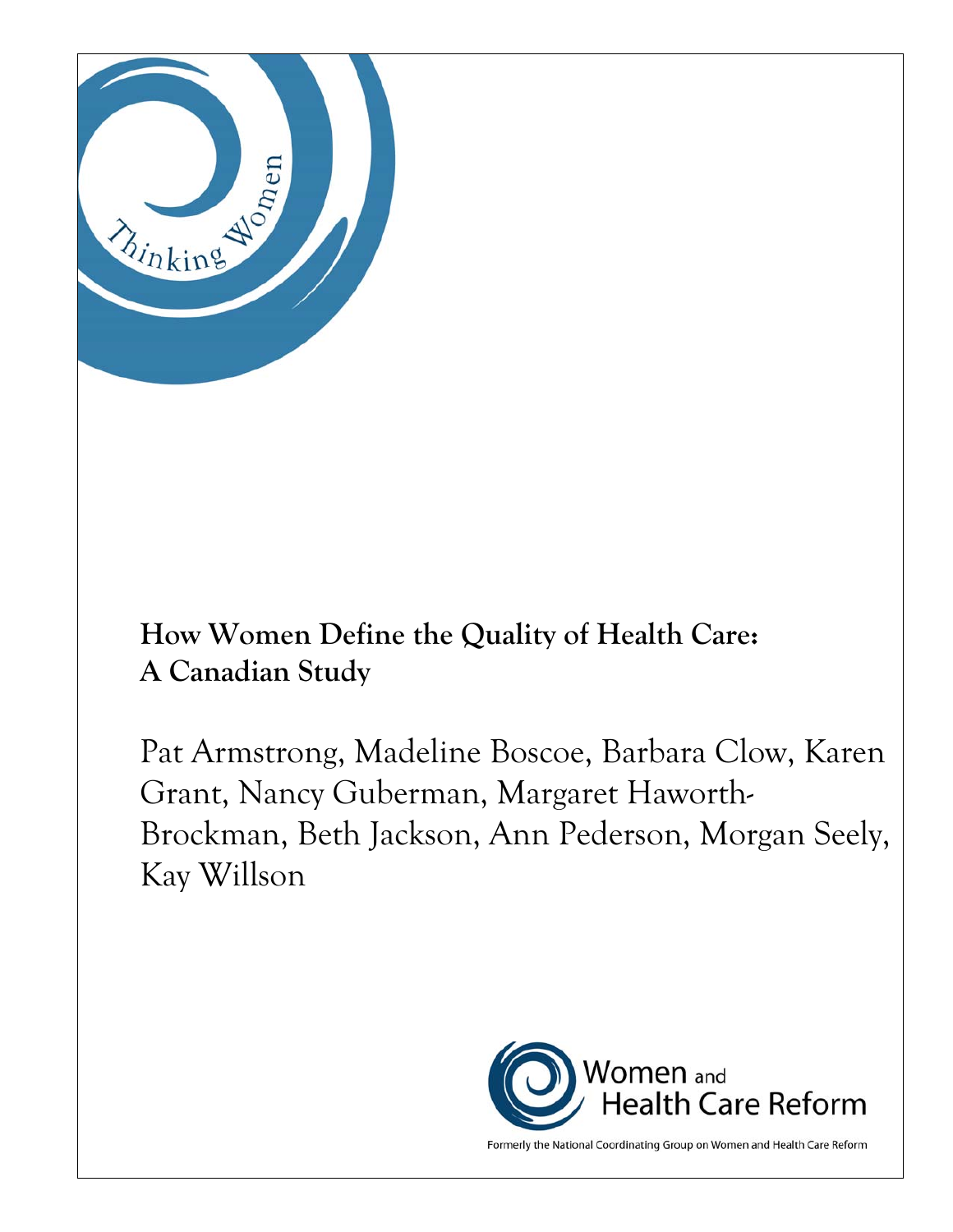# **How Women Define the Quality of Health Care: A Canadian Study**

Pat Armstrong, Madeline Boscoe, Barbara Clow, Karen R. Grant, Nancy Guberman, Margaret Haworth-Brockman, Beth Jackson, Ann Pederson, Morgan Seeley, Kay Willson

> Published by the Women and Health Care Reform Group. Occasional Paper #6

Copies of this report can be downloaded from our website or ordered from the address below

Shipping costs may apply.

ISBN # 978-1-55014-539-7

The **Women and Health Care Reform Group** is part of the Women's Health Contribution Program of Health Canada. The Group coordinates research and policy advice on the effects of health care reforms on women. The views expressed herein do not necessarily represent the official Health Canada Policy Women and Health Care Reform Group c/o Institute for Health Research 5021 TEL Building York University 4700 Keele Street Toronto, Ont, M3J 1P3 www.womenandhealthcarereform.ca www.femmesreformesante.ca



Formerly the National Coordinating Group on Women and Health Care Reform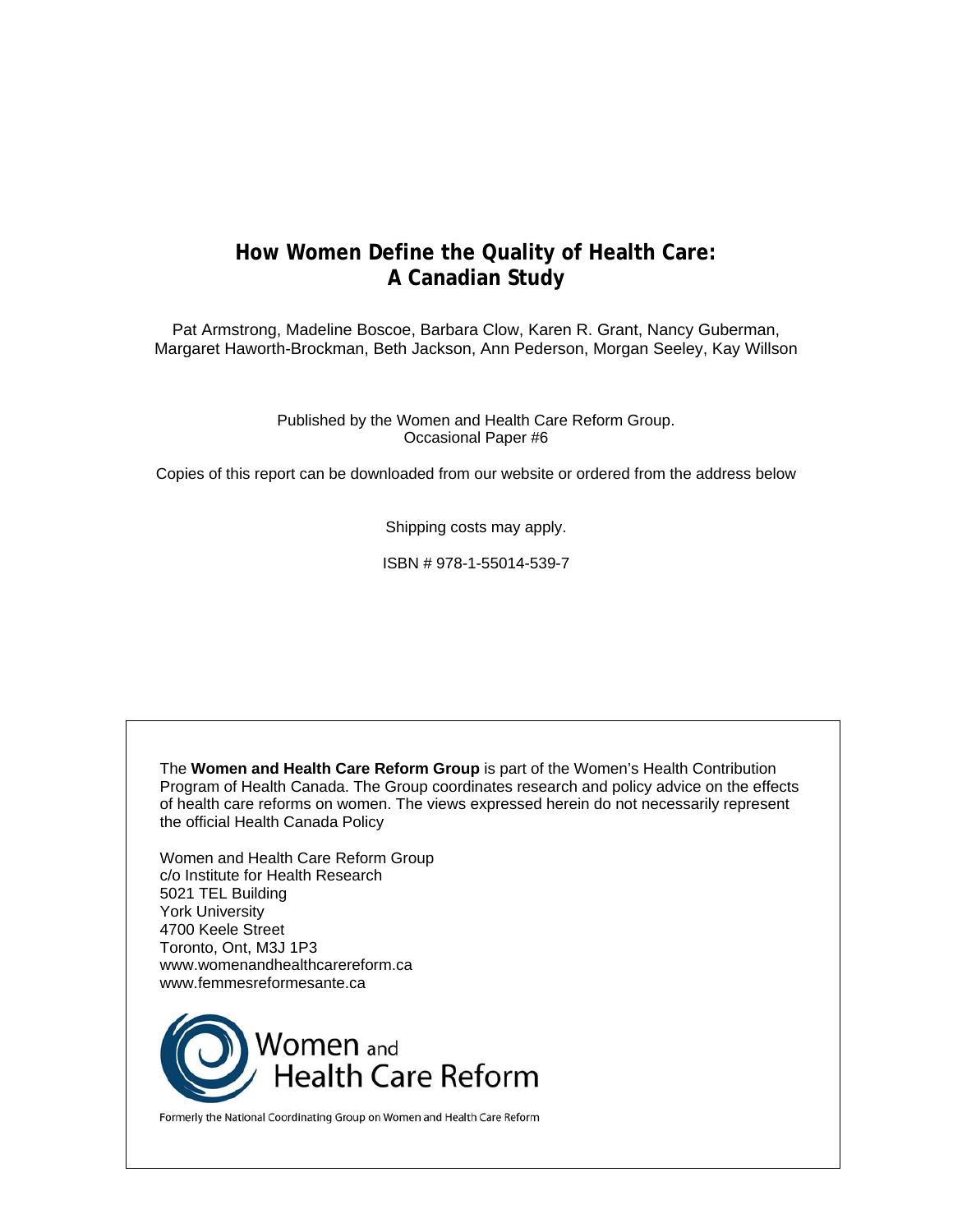# **How Women Define the Quality of Health Care: A Canadian Study**

Pat Armstrong, Madeline Boscoe, Barbara Clow, Karen R. Grant, Nancy Guberman, Margaret Haworth-Brockman, Beth Jackson, Ann Pederson, Morgan Seeley, Kay Willson

### Introduction

What does the "quality of health care" mean to women?

Women interact with the health care system and experience the quality of care in a number of ways. Women are the majority of paid and unpaid health care providers. Women use health services more frequently than men. Women are often responsible for overseeing the health care of children and other family members. These multiple roles give women several vantage points from which to view the health care system. Women's experiences of health care are also influenced by their social, cultural, economic and geographic locations, as well as their age, abilities, and sexual orientation. The diversity of women's experiences and their multiple roles within the health care system offer important 'ways of seeing' the quality of care.

Over the past decade, there have been provincial and national studies of the Canadian health care system which have called for better information on the quality of care (Romanow, 2002; Saskatchewan Commission on Medicare, 2001). There have been new initiatives to assess and monitor the quality of care including major national studies on patient safety (Baker *et al.* 2004; Health Council of Canada, 2006). Few, if any, of these initiatives have specifically examined women's perspectives on the quality of care. Most have emphasized the collection of quantitative data and the development of measurable indicators which can be used to track changes in quality performance over time. As a result, the information available on the quality of care tends to be gender-blind and to consider only those dimensions of quality which can be easily counted. In addition, conventional quality assessments fail to examine the structure of power relations within the health care system and how these power relations can influence the quality of care (Jackson *et al*. 2006).

Quality of care is sometimes measured in terms of the availability of health services and providers, e.g., how many doctors or hospital beds are available to serve the population? It is sometimes measured in terms of patient safety, e.g., how frequently are patients harmed by errors in medications or clinical procedures? Quality is sometimes measured in terms of wait times, e.g., how long does a person have to wait for an appointment with a specialist, a diagnostic test or a surgical procedure? It is sometimes measured in terms of adherence to clinical practice guidelines, e.g., how regularly do physicians offer the recommended treatments or diagnostic tests for specific conditions? All of these approaches can offer useful information, but all have acknowledged limitations. Some measures tell us more about the quantity of services used than the effectiveness of the care provided. Some measures emphasize the technical aspects of treatment and tend to overlook other important dimensions of care. Most of these measures have been developed by health researchers, health care administrators, policy makers, and physicians,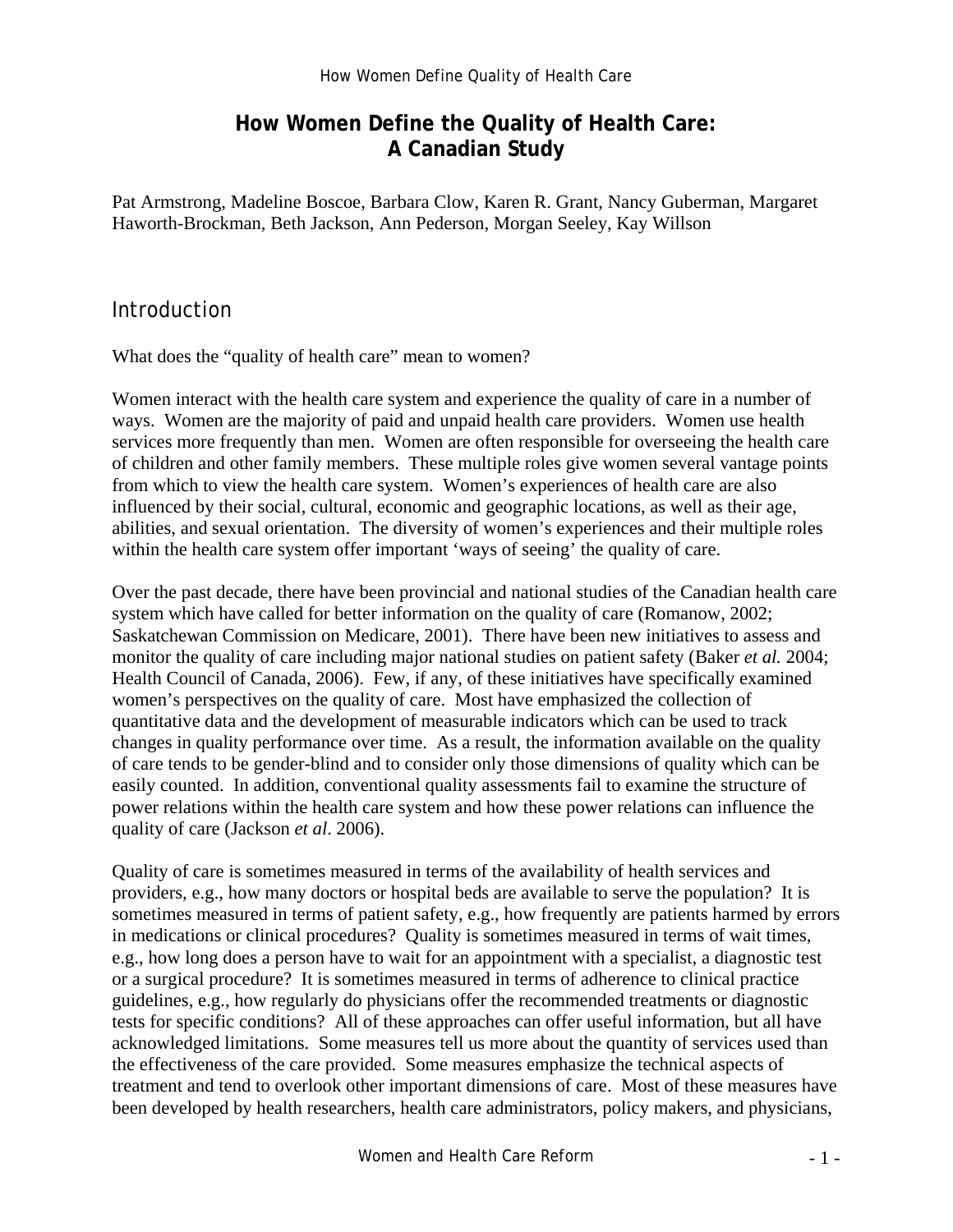whose definitions of quality may differ in significant ways from those of patients and other health care workers.

In recent years, many health organizations have used patient satisfaction surveys to measure how patients rate the quality of care they have received. Patient satisfaction surveys have been found to produce generally positive assessments of quality that may not correspond to other quality measures. In other words, high patient satisfaction scores are not reliable indicators of high quality care. According to Sitzia & Wood (1997, 1840), "A positive response in a satisfaction survey should not be interpreted as indicating that the care was 'good' but simply that nothing 'extremely bad' occurred." Some studies raise serious questions about the validity of using patient satisfaction responses as indicators of quality of care. In one study of patients' care after acute myocardial infarction, the patient satisfaction responses were not associated with either quality of care or with survival (Lee *et al*, 2008). Furthermore, despite the fact that Canada has made a commitment to gender-based analysis of health policies, patient satisfaction surveys often pay little attention to gender issues. According to Weisman *et al*. (2000, 657), "The standard outpatient satisfaction instruments have not been developed with gender issues in mind and have not been analyzed for gender differences." Listening to patients is important, but we need better tools than patient satisfaction surveys to gather patients' perspectives on the quality of care.

# **Methods**

In 2003, we initiated a national study on women's perspectives on the quality of health care in Canada. We began with the assumption that women, in their multiple roles and diverse social locations, have important knowledge of the health care system and the quality of care.

Our central research questions were: What does the quality of care mean to women? What contributes to or detracts from the quality of care? What changes are needed to improve the quality of care?

Since our research team included members across Canada, many of whom were affiliated with the Centres of Excellence for Women's Health, we were able to organize 25 focus groups of women in seven provinces: British Columbia, Saskatchewan, Manitoba, Ontario, Quebec, Nova Scotia, and Prince Edward Island. The focus groups offered an opportunity for women to reflect upon their own experiences of health care and to describe, in their own words, what the quality of care meant to them. The focus groups were held in 2003-2004 and each focus group lasted approximately 1½ -2 hours.

Focus groups offered two clear advantages over the use of individual interviews. By using focus groups, we were able to gather input from a larger number of women. Individual interviews would have been much more costly and time-consuming. More importantly, the interactive nature of the group discussions enabled the participants to build upon or otherwise respond to each other's comments. This provided an opportunity for identifying shared experiences as well as a reality check on the diversity of women's perspectives. Direct quotations from the focus group participants are italicized in the remainder of this report.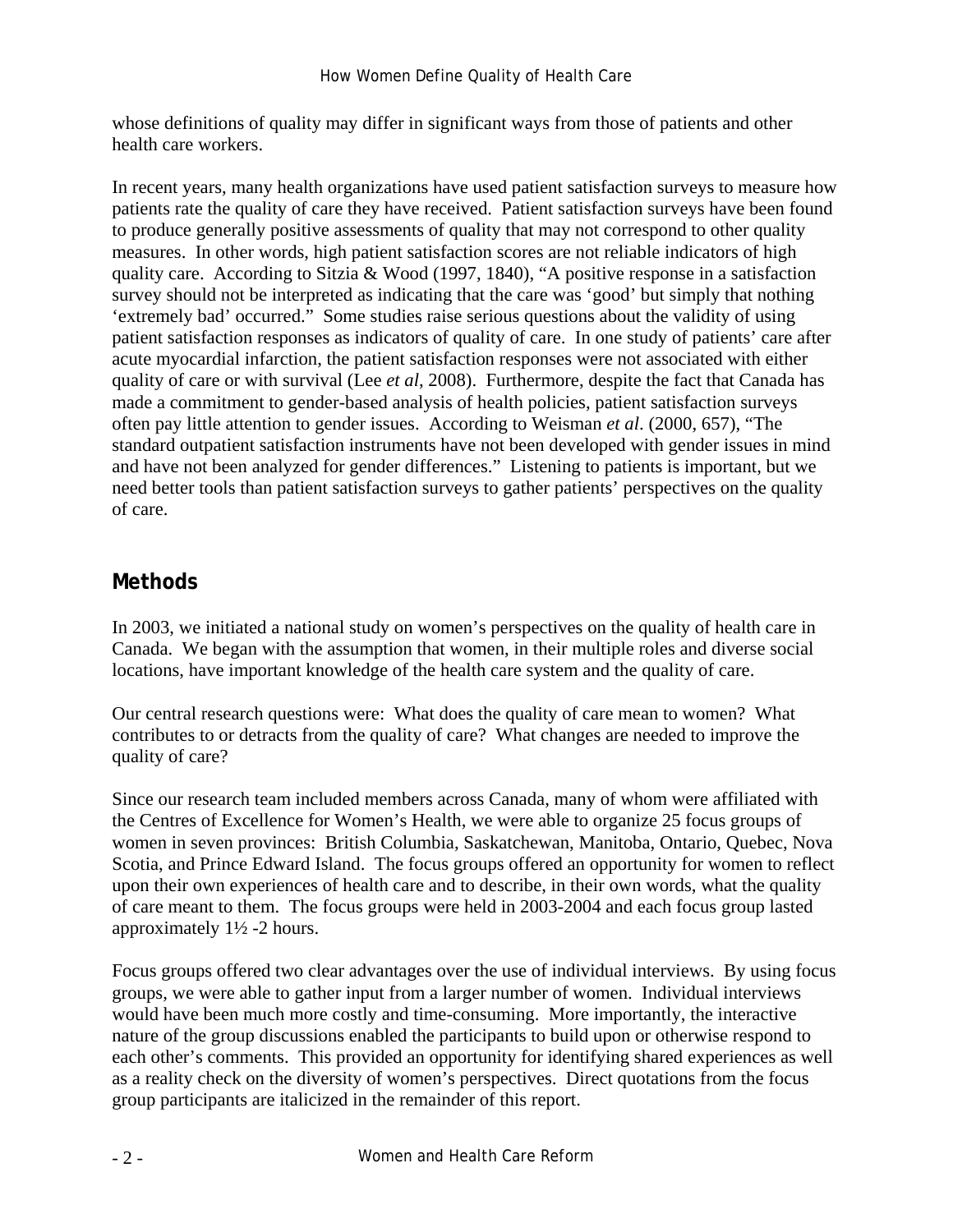In each group, a facilitator used a semi-structured interview guide to focus the discussion and ensure that important topics were covered. Open-ended questions were used to encourage the participants to reflect upon their own experiences of health care as patients and as care providers. Participants were asked to describe what good quality health care meant to them. In each focus group, women shared their health care experiences, both good and bad. They talked about the kind of health care they would like to have, not just for themselves, but for others. As a way of summing up the discussions, the participants were asked what changes they would recommend to improve the quality of health care.

Each focus group discussion was recorded on audiotape and the audiotapes were transcribed verbatim. The transcripts were analyzed to identify an initial set of codes for categorizing the data. All the transcripts were then reread and coded, using N6 qualitative data analysis software. By rereading, sorting and analyzing the data across all 25 focus groups, we were able to identify several important and recurrent themes. By analyzing specific group transcripts we were able to analyze the input of women from particular social and geographic locations.

Although the participants in this study are not a representative sample in the statistical sense, we took steps to ensure that our focus groups reflected some of the regional, economic, and cultural diversity of women in Canada. The focus groups included young, middle-aged, and senior women residing in seven different provinces. The participants included women from several major cities, as well as women living in smaller communities and rural and northern areas. While most of the focus groups were conducted in English, a few were conducted in French. Four focus groups were held to gather input from Aboriginal women, including women from both First Nations and Métis communities. Two focus groups were organized for immigrant women and two groups were held for women from Asian-Canadian communities. Two focus groups were organized with lesbian/bisexual/queer women. One focus group was held specifically with a group of health care providers, though other groups also included women working in the health care system. One group was organized for women of size with chronic health conditions, one group for women with disabilities, and one group for women injured in the workplace. Focus groups were held with groups of middle class women and economically marginalized women, university students and young women living on the street. All participants had experience as users of health care services; many were also providing care or overseeing the care of children, partners, parents or friends. Several participants were directly involved in the provision of health services. Overall, 145 women participated in focus group discussions on the quality of care.

# **Results**

Three major themes emerged from the focus group discussions.

1. **Quality health care is accessible**. Women want the basic resources for health and comprehensive health care services to be accessible to all. They want timely access to services located close to their homes. They want the health care system to remove multiple barriers which prevent people from seeking or receiving the care they need.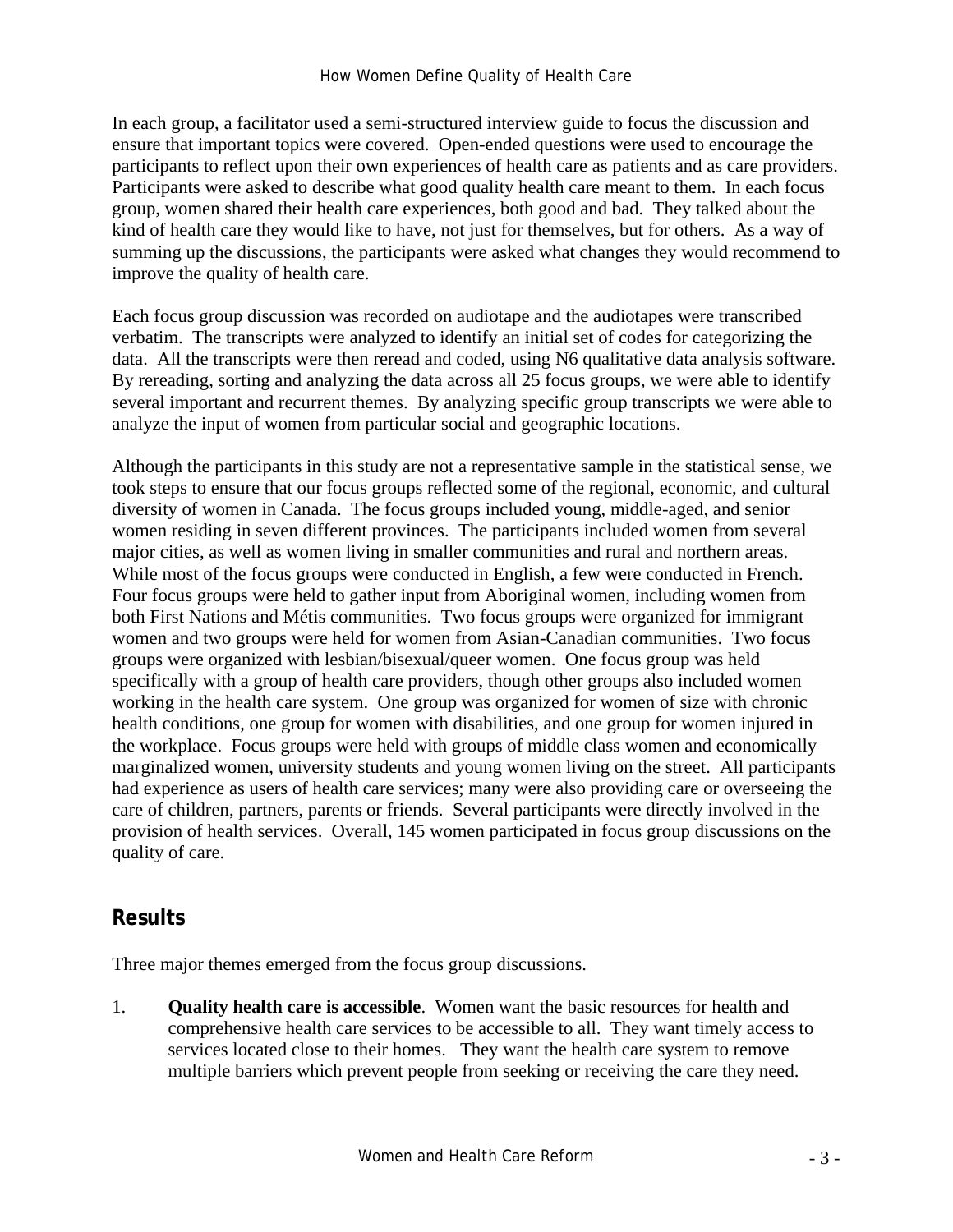- 2. **Quality health care is respectful**. Women want health care providers to treat them with respect, to respond to their concerns and to provide care that is culturally-sensitive and non-discriminatory. They want relationships with health care providers who know them as people and who welcome their participation in decisions about care.
- 3. **Quality health care is competent**. Women want competent care provided by skilled health care providers. They want accurate diagnosis and safe, effective treatment, but they also want care that addresses their physical, mental and emotional needs and care that responds to the contexts of their lives.

## **Dimensions of Quality Health Care**

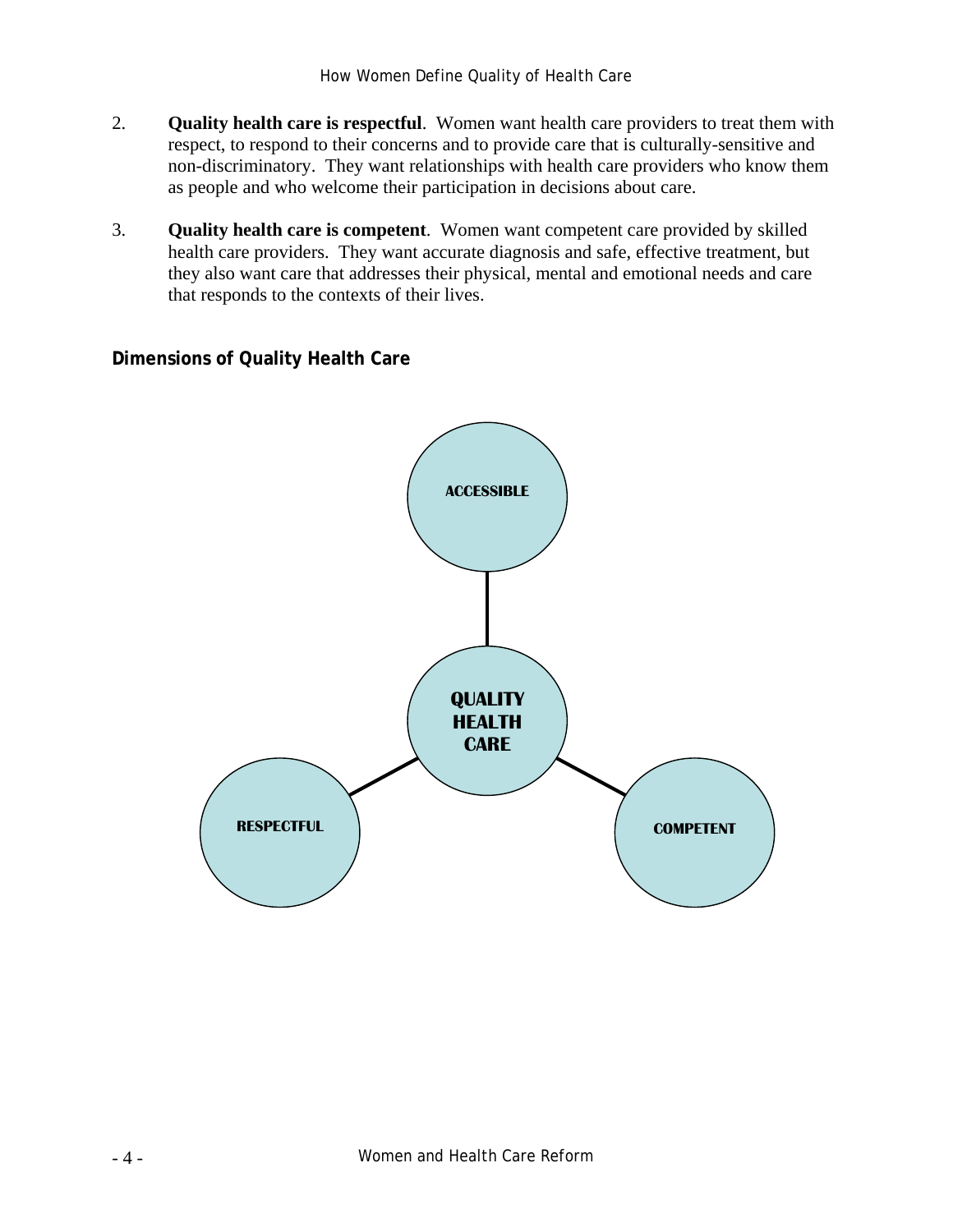# Quality Health Care Is Accessible

## **Access to the Basic Resources for Health**

Quality of health care is sometimes defined as "the right services at the right time, in the right place." On the face of it, this sounds like a good start. However, women define health care more broadly than the delivery of services. They see basic necessities – like food, shelter, transportation, personal safety, and supportive relationships as fundamental to their own health and their ability to provide care for others. For women, good quality health care begins long before they reach the doctor's office or the hospital door. It begins with the conditions of their lives. As one woman said*, "At least have the basics. Good food, good housing, good water."*

The women we spoke to recognized that their ability to care for their own or others' health is affected by their income, their work, their access to decent housing and nutritional food, their relationships with other people, the safety of their neighborhoods, their opportunities for exercise and recreation, and their access to health information.

Young homeless women in Toronto told us how their health was threatened by the hazards of living on the street, their only 'bathroom' a back alley shared with strangers. A worker in a women's shelter told us that *"poverty is common to every single person that comes through our doors. They are the poorest of the poor. They are people who are homeless, people who are struggling, who don't have resources, haven't eaten; don't have access to a good quality lifestyle in general. People don't see them as health issues but they are probably the gravest health issues that we deal with... [They need] a place where they are safe and off the street. They can get fed. They can have a bath. They can have clean clothes."* 

Many women talked about the need for reliable information so they could manage their own care more effectively. *"It's not easy being a woman nowadays,"* one woman said. *"Take hormones for years. Don't take them. You might take them. No, don't take them. Mammograms, are they good for you? Some say yes, others say no ... So whom do you believe?"* 

More than one woman talked about "time poverty," how the pressures of juggling paid jobs, long travel times to work, and family responsibilities left them little time to take care of themselves. Women talked about the care provided by family members and friends, and what happens when people are cut off from those sources of support.

For many women, access to health care includes access to the material resources, information and social supports one needs to live a healthy life.

#### **Access to Comprehensive Health Care Services**

Women told us that quality health care means having access to a wide range of community services and health professionals. This includes mental health, as well as physical health and the women include prevention and health promotion, as well as treatment. One woman explained that *"we need services for mental health, physical, and in general, just to have good well-being*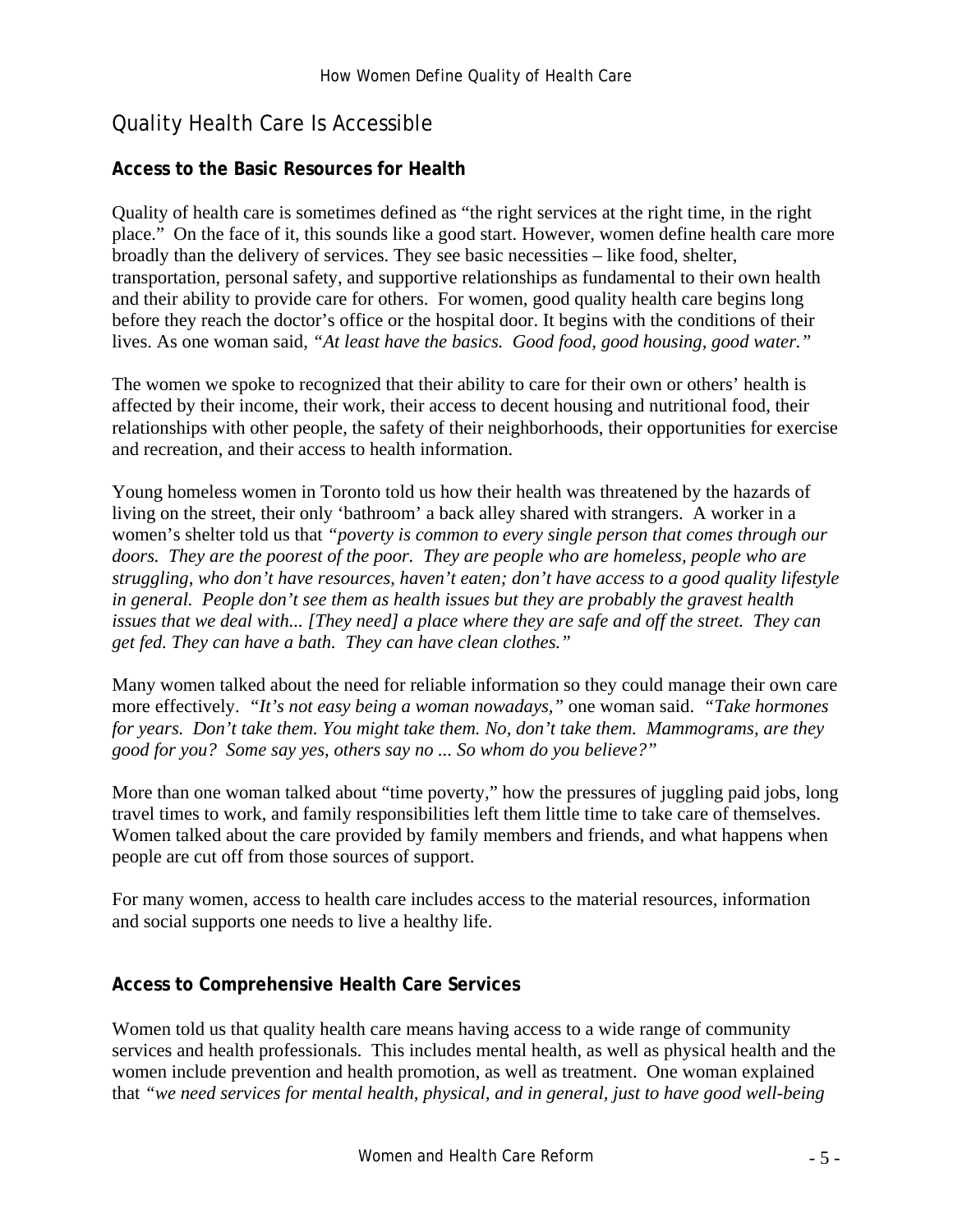*and to have good healthy lifestyles. And we have to have a very wide range of health services and we need it to be acceptable to all people. We need it affordable or people won't be healthy. Like we can't wait until the end when people are sick. We have to do something before they're sick."* 

Services that women defined as contributing to health care include care provided by family doctors, nurses, medical specialists, hospitals, nursing homes, pharmacists, nutritionists, dentists, physiotherapists, ambulance services, diagnostic services, alternative health practitioners, health information services, education and prevention programs, counseling, mental health services, addictions treatment, harm reduction programs, immunization programs, home care, public health, family support programs, safe shelters, and more. Some women called for new services such as safe injection sites for drug users, or expanded services to meet unmet needs, such as better care for the frail elderly, most of whom are women.

Access to health care services was seen as crucial for women as patients, but also as family members who were often expected to fill the gaps in care.

*"I guess if you asked me about what does health care mean to me, it means accessibility. Accessibility to doctors, to nurses, to services, to hospitals, to medical centres, and to medication. And what I see happening is that more and more of this type of stuff is being pushed into the home. It's being pushed on the backs of the family members. You're expected to go into the hospital and care for your family member because there's not sufficient nurses to take care of you or they're overworked or their case loads are too many. And you're expected as a family member if you want your family member to be cared for properly, to have what I call quality care, you're almost obliged to do it yourself."* 

Even when a broad range of health services are available, access can be limited by the way those services are organized. Women commented on the basic necessity of knowing whom to call and where to go for a referral, how to get the information and connections to find the particular services they need. Women valued health facilities that offered easy access to multiple, connected services and they appreciated health care providers who referred them to other types of practitioners, support groups, and sources of health information. However, many women described their frustrations in trying to navigate through a maze of fragmented, uncoordinated services searching for the help they needed. An uncoordinated system requires navigation skills and time that many women lack. *"You almost need a road map in order to be able to get in, to figure that out."* 

On the other hand, one woman described the value of integrated services: "*A lot of us go to the community clinic and, you know, I certainly go there because it's a group practice with other services there. I mean, I think that's a good model…where you have a group of physicians practicing together, so they have the benefit of having colleagues, of sharing calls. They have diagnostic services in the same location and services like physiotherapy and occupational therapy and counseling."*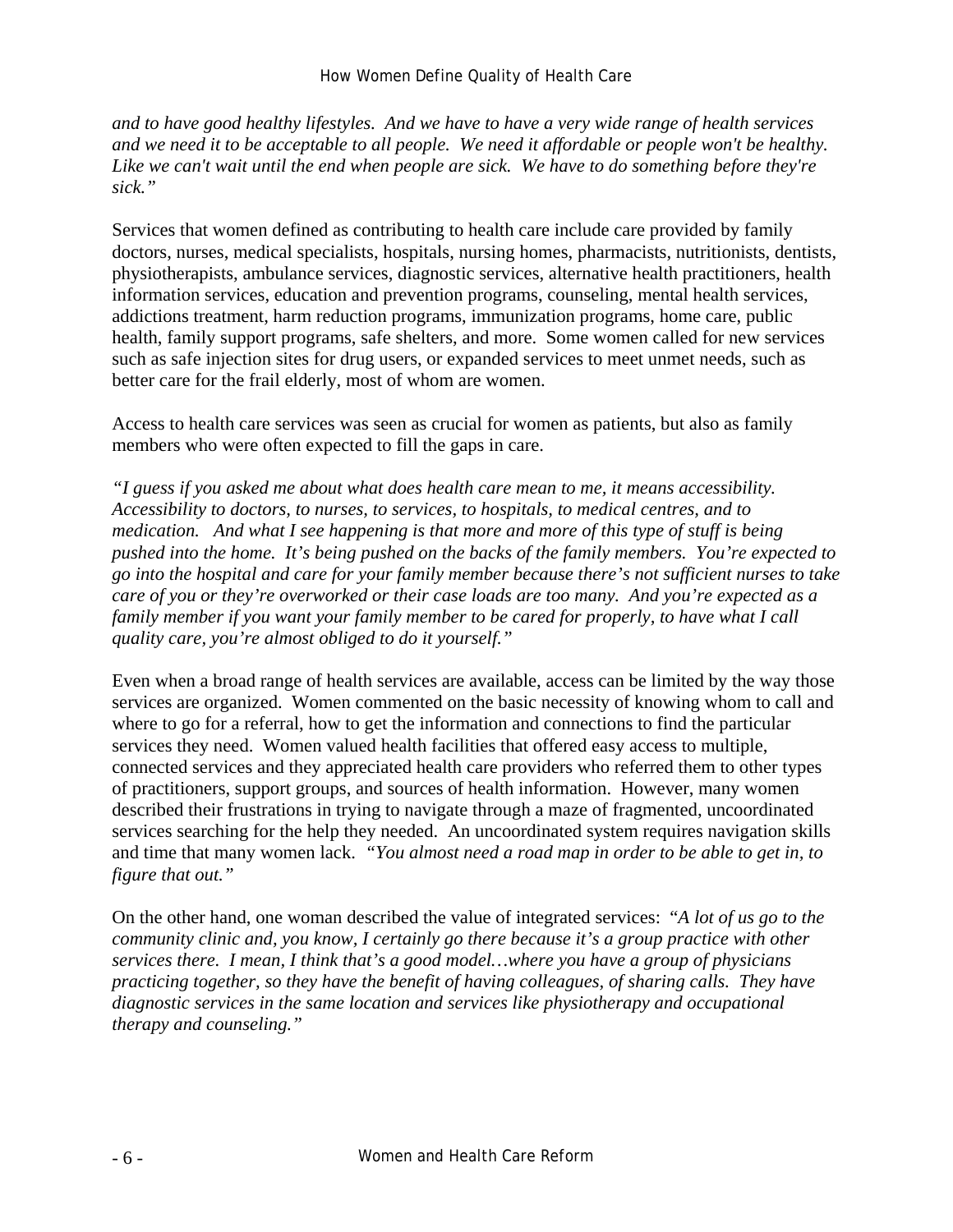#### **Access Based on Need, Not Ability to Pay**

Canadians have a strong commitment to the principle of universal access to health care based on need, rather than the ability to pay. This commitment was reflected in the focus group discussions.

While Medicare provides coverage for hospital care and physicians' services, many aspects of health care require private payment. Although there are a variety of public programs which cover additional services for some, these programs vary across different jurisdictions. One woman described how she'd had to purchase equipment to care for her frail elderly father in one province, and she expressed appreciation that her home province had public programs to lend the same kind of equipment to families as needed.

Access to dental care, prescription drugs, transportation to and from hospital, home care, midwifery, physiotherapy, eye care, counseling, and other services is often limited to those with private health insurance or the financial resources to pay directly out-of-pocket. Many women in the focus groups identified financial barriers which limited access to care.

*"It's easy to make the presumption that (those who) work have benefits and can afford all these kinds of things but I couldn't afford a pair of glasses and like I had to save up for months..."* 

*"You know, some of us have a health plan, and we don't think about it, but others, who don't, have to pay for it."* 

Women are less likely than men to have health insurance benefits connected to their paid jobs, and women have less income to pay for care when they don't have employee benefits. It is important for women to have services provided through a public system (Jenkins 2007). Many advocated bringing more services under the umbrella of Medicare.

*"Medicare, like having universal access to services. And I think we haven't talked about it too much, because we tend to take it for granted. We've had it here for so long. But I think it's really important that we don't let that get eroded and that it should be expanded ... to the gaps that we have, that we talked about, in terms of mental health services and home care too and dental care too. People are having a lot of problems who don't have access to insurance. And I think it should include eye care."* 

#### **Timely Access to Care**

Accessible care is also timely care. Women frequently described waiting for care, waiting to see doctors, waiting for surgery, waiting for diagnostic tests, waiting in emergency rooms.

*"It seems my experience with the health care system is time waiting, all the time waiting for babies, waiting with old people, waiting for myself."*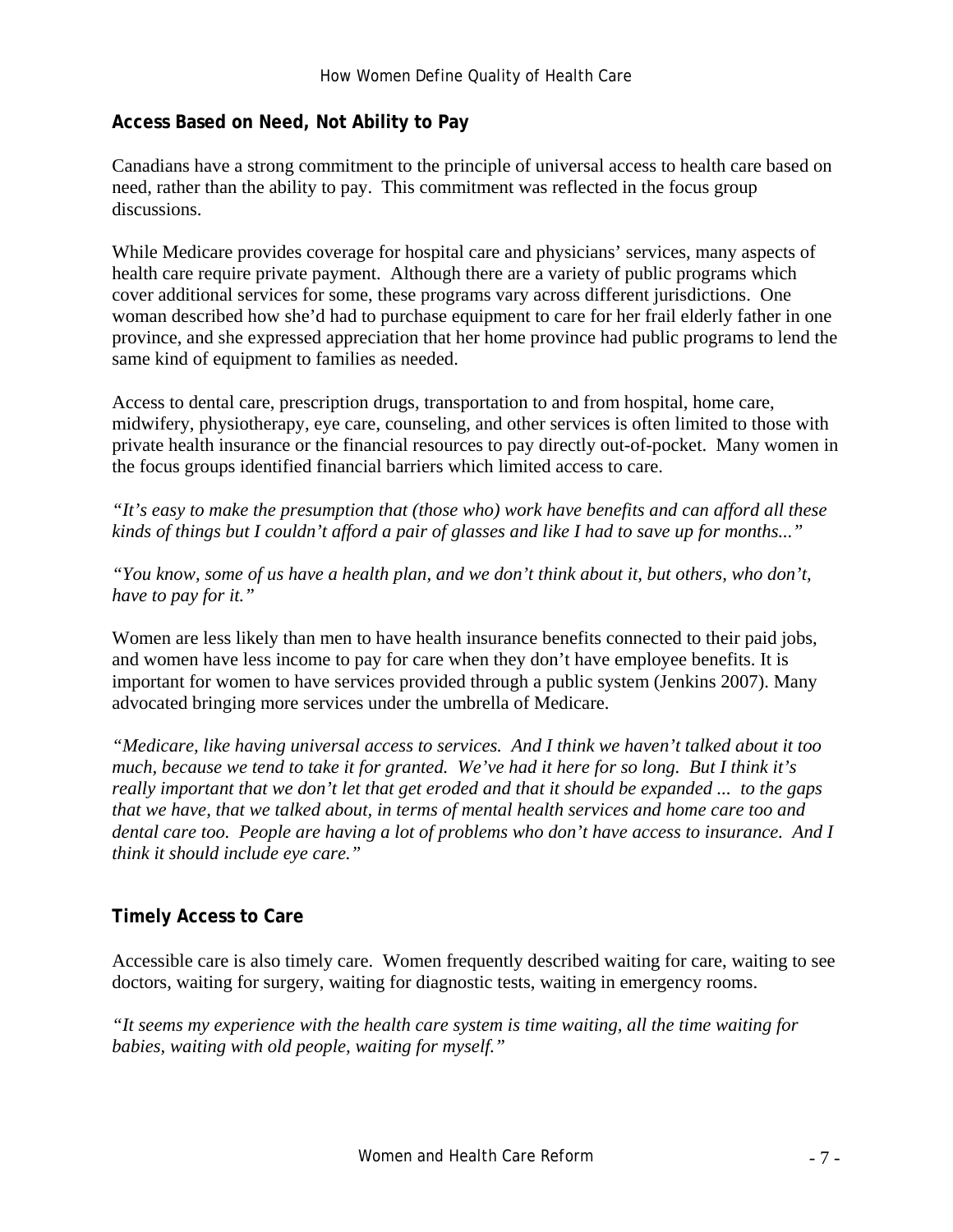Women described the stress and worry that resulted from waiting for diagnostic tests, then waiting to hear the test results, then waiting yet again for access to treatment. Women also recounted instances where patients had died or suffered serious setbacks while waiting for surgery.

One woman described how her mother had an ovarian cyst that wasn't treated for months because her doctor assumed it wasn't urgent. *"She waited from February until May, and in that time, the cyst popped and it was cancerous. So because a doctor does a kind of best guess and says this doesn't look cancerous to me, she's not an emergency. Mom waited for her surgery too long and it had already popped. So, you know, this is not unusual. This is a very, very common problem. People waiting for surgery."* 

As one woman said*, "Good quality care to me would be available when you need it or within a very reasonable time."* 

Most paid and unpaid health care work is provided by women. Not surprisingly, the women in our study see access to good quality care as linked to the time that health care providers spend with patients. Timely access is not simply about reducing waiting times; it is about ensuring that health care providers have the time to care (Armstrong et al 2006). Women repeatedly told us about situations where patients did not receive good quality care because their health care providers did not have enough time.

*"What's very clear when you're in the hospital is that the doctors are essentially not around and the day-to-day care is provided by the aides and the nurses. And what you really want when you're in the hospital is some of that person's time. And when you have that person's attention, you need that person to be able to listen to you for awhile. And the nurses now, in my experience, they all wear running shoes because that's all they do all day is they run. And they feel terrible with the quality of care they're giving because they literally can't spend time with anybody. So I think it's in the patients' and those health care professionals', those health care workers' interest for things to be changed, so that it's more focused on improving quality of care, allowing those people to spend more time with patients."* 

Women described hospital staff rushing to provide care, *"in a frenzy themselves 'cause they're burned out.*" They spoke about hospital patients without friends and relatives to provide care *"who didn't have that support, they just didn't get it, you know, because the health care workers didn't have the time to give it."* They spoke about how health care reforms have left women in long-term care without bath time because the providers *"are overworked. They didn't have the time."* One woman nicely summed up what many said in various forms: *"All these processes take time. That's the big factor in providing quality."*

## **Care Close to Home**

Women in the focus groups told us that it is important to have health care services close to where they live. Women living far away from urban centres told us about the time and distance which separated them from many health services. They told us about people who had to leave their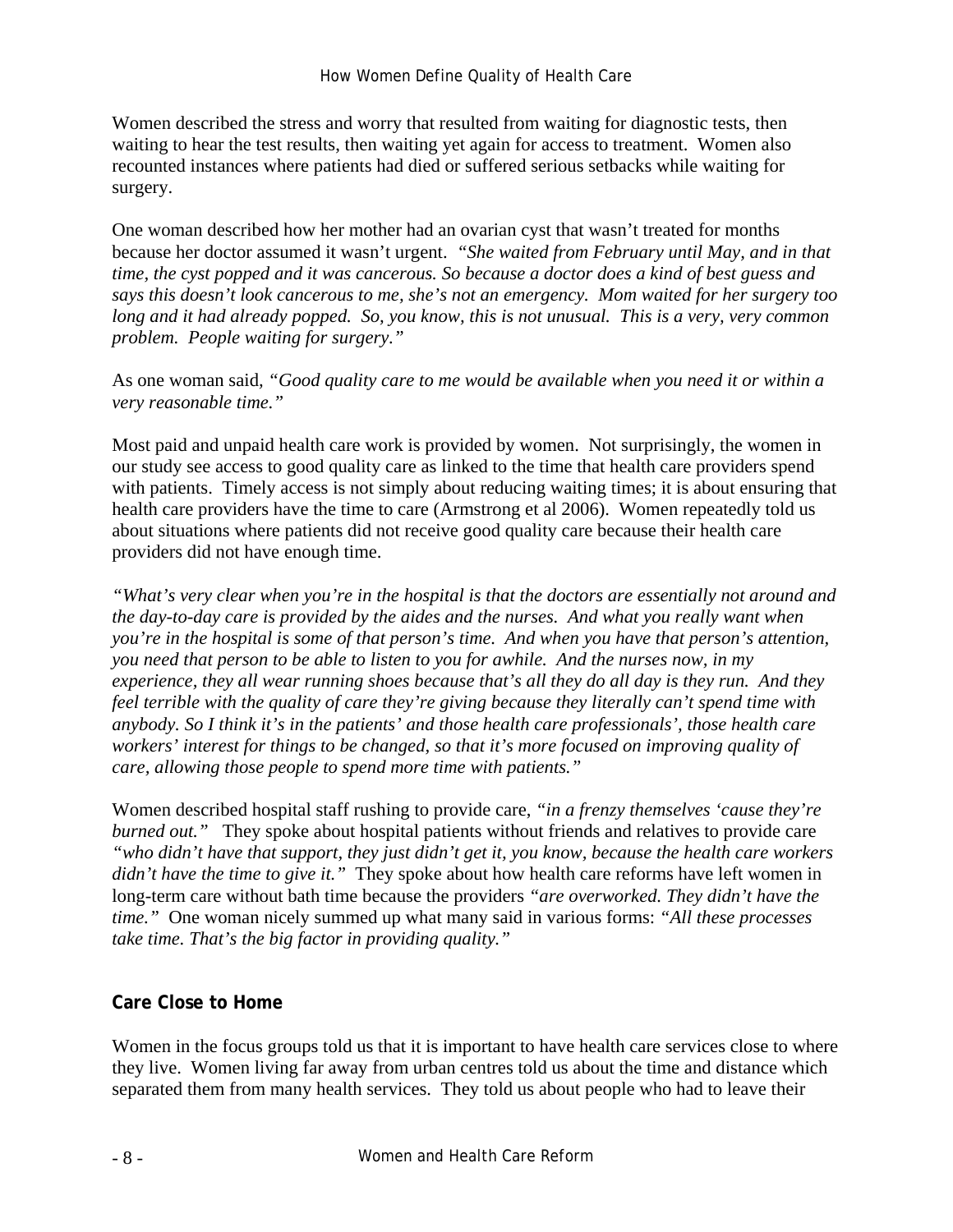home communities and their families in order to get the health care they needed. A woman from Northern Saskatchewan told us, "*We need specialists to come here instead of always having to travel.*" Another woman described the use of telehealth technology to connect specialists with patients and local care providers in distant communities.

Several women spoke about the distance they had to travel, the need for transportation to get to health services, and the importance of having health services close to home. *"Greater distance equals fewer visits equals less care."* Whether taking family and friends to care or visiting those in care, women make more trips for health. However, women are less likely than men to own a car, so affordable and convenient public transit is especially important for women's access to care. As one woman said, *"Good health and good transportation systems are intertwined."* 

Community-based services were important to women, particularly those with chronic conditions who required frequent contact with health care providers. Specialist visits to rural and remote areas were seen as one way to significantly improve access as would other strategies for *"moving health care providers to the patient."* As women are frequently in touch with schools through their children, women want public health nurses available in schools and running local well-baby clinics. *"A feeling [of] community close at hand"* defines important aspects of access for them.

## **Responding to the Needs of a Diverse Population**

While navigating the health care system can be complex and difficult for many women, some women face additional barriers. Sometimes health services are organized in ways to reduce those barriers to care. One woman described prenatal and parenting programs that helped women by providing transportation and child care so that low income mothers could more easily keep their appointments with health care providers.

Homeless women have limited access to health services. Without a home address it is difficult to get a provincial health card. Without a home, it is impossible to receive home care.

Women with disabilities face both physical and communications barriers in gaining access to the right services. Women with disabilities told us that health care providers need to adapt their facilities and their communications strategies to make them accessible and appropriate for people with a wide range of needs and abilities. As one woman explained, *"just because it has a button on the front door does not make the location physically accessible."*

Navigating the health care system is particularly difficult for those who are not fluent in the language of their health care providers. A woman in Quebec described an encounter with a doctor who *"treated me as an imbecile because of my bad French."* (Translated from French)

Without access to health care providers or interpreters who can communicate in their own language, it is difficult for patients to discuss health issues and understand what's going on.

An Aboriginal woman described her aunt's experience in the hospital: "*Because she didn't understand proper English, the nurses just totally dismissed her health and didn't explain*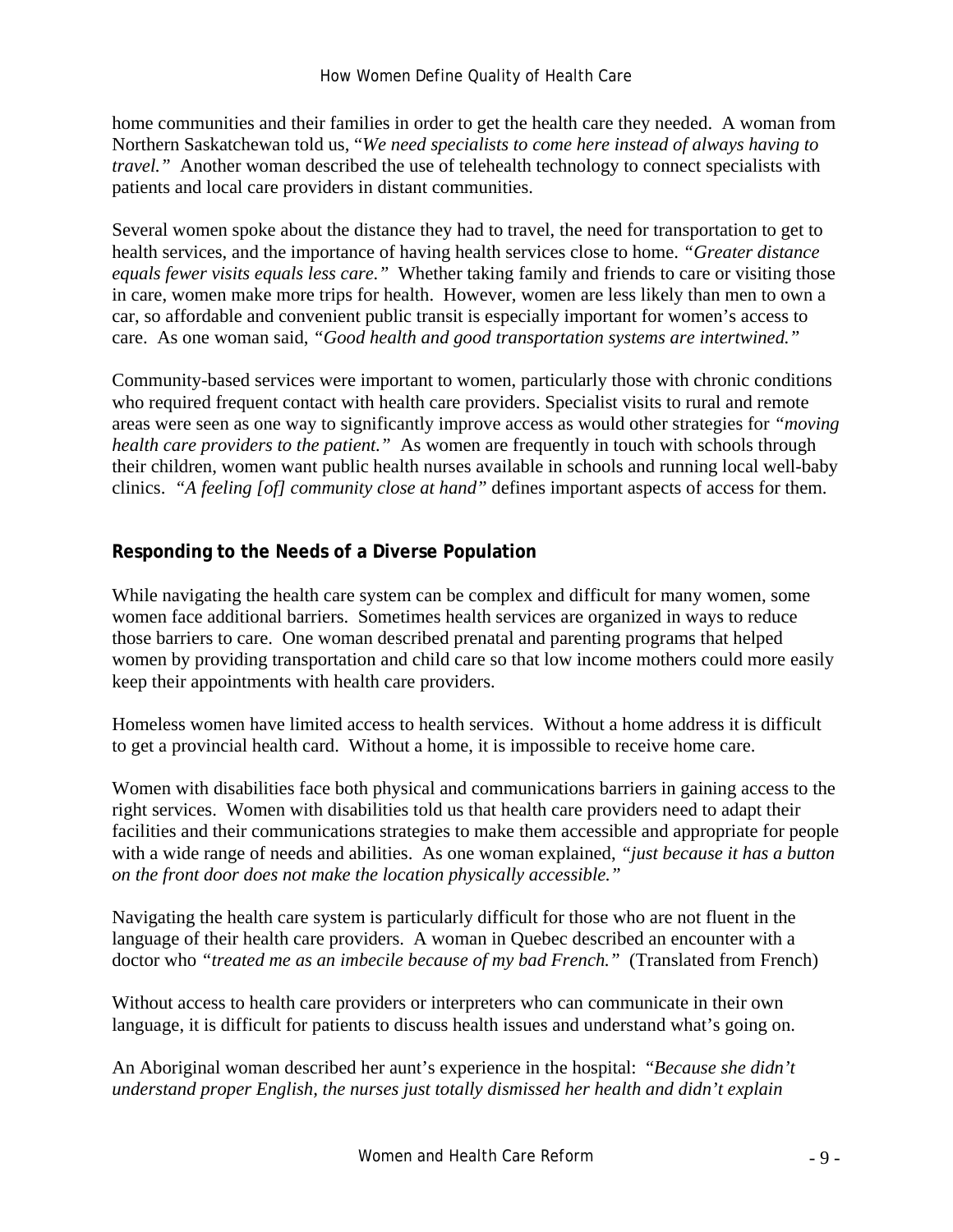*anything about what was happening. They just took part of her leg off. They just amputated her leg, without any questions asked or anything … She could only understand Cree. They should have people explaining this in their language."*

Canadian women are culturally and economically diverse, they speak different languages, live in diverse relationships, and have different abilities. Many women find that the health care system does not reflect or respond to that diversity. As a result, many women are unable to find the kind of care they need. For example, a lesbian couple from an Asian-Canadian community told us that they were unable to find a health care provider who was able to speak their language and responsive to their needs, *"We haven't found a suitable family doctor… We couldn't find anybody."* 

### **Dimensions of Accessible Care**

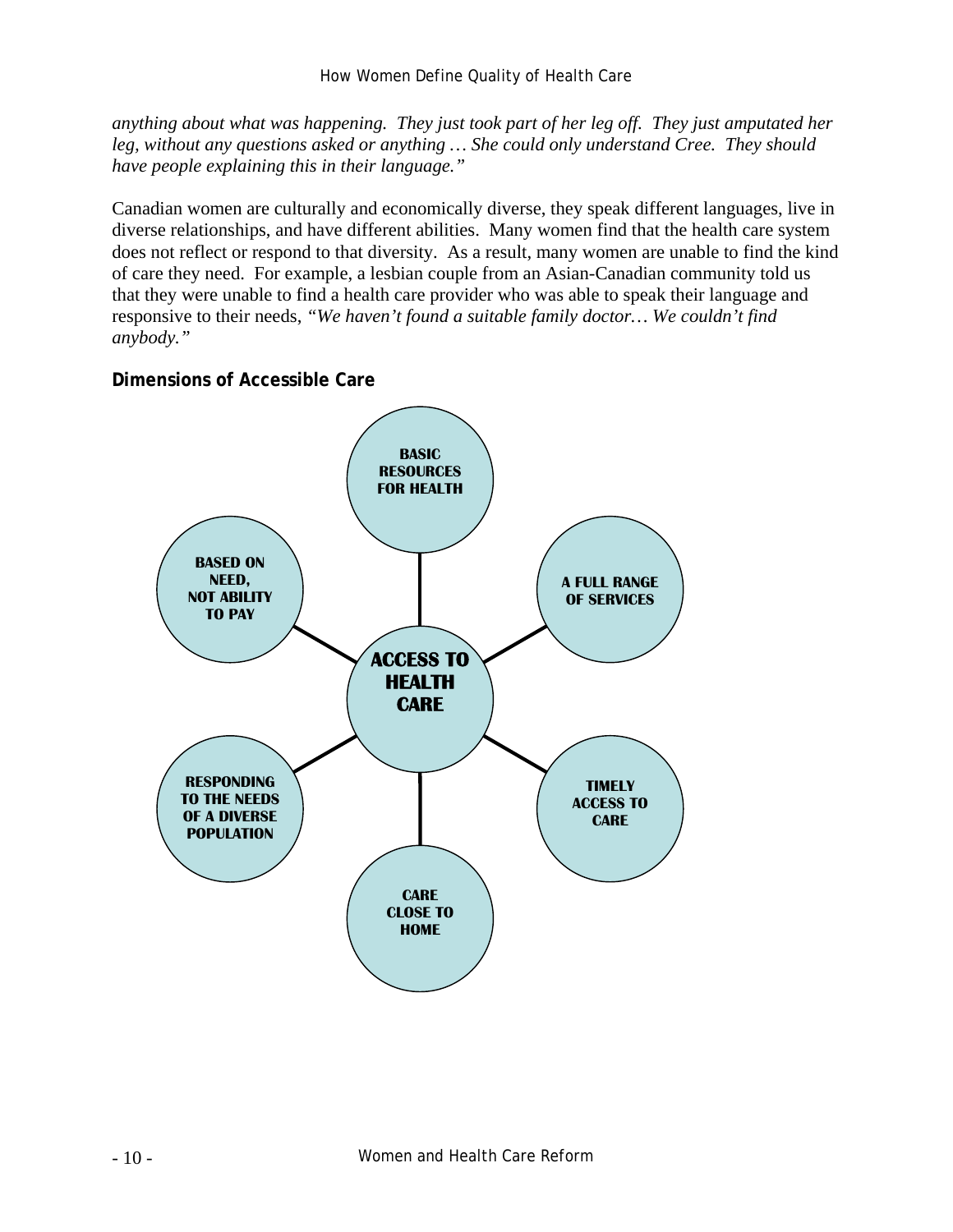For the women in this study, accessible care includes access to the basic resources for health. It means easy access to a full range of health services. It means care that is universally available based on need, rather than the ability to pay. It means timely access to care, close to where women live and work, linked to public transportation systems. It means valuing and responding to diversity in cultures, languages, sexual orientations and (dis)abilities. And it means structural arrangements and pro-active policies to counter inequities and eliminate barriers to care.

# Quality Health Care is Respectful

*"Treat me with respect."* All across the country, women told us that respectful treatment by health care providers is essential to quality care. "*Respect is the key.*"

## **Being Listened To and Taken Seriously**

When it came to their own care or care of their loved ones, women insisted that good outcomes and quality care could only be achieved when health care providers took the time to listen to them. When women talked about quality care, they described health care providers who listened to what patients had to say and who took their health concerns seriously. One woman explained, *"I've had lots of really good experiences with the health care system, and a lot of it was when I really felt like people were responding to me and listening to what I said, and just understanding what I needed."*

Other women in our study described frustrating encounters with health care providers who dismissed their concerns. Some women were told their problems were *'just in your head'* while others were told that *'nothing is wrong'*. This sometimes led to serious delays in diagnosis and treatment.

A young mother told us*, "I took [my son] to the hospital because he was throwing up and I knew that there was something wrong with him. He was three months old. He was dehydrated and they kept sending me home. 'There's nothing wrong. There's nothing wrong.' …The doctor kept saying there was nothing wrong with him. For a year and a half, I fought with them, but now he's fine. It's unreal. It turns out his large intestine wasn't working properly and they had to take it out."* 

Failure to take women's concerns seriously is belittling and causes unnecessary pain. Women want health care providers to respect their knowledge of their own bodies and their knowledge of the health of others in their care.

An Aboriginal woman said*, "The first thing on my mind would be getting medical personnel to believe the people. Like they go and they say they have a toothache. Yes. They have a toothache or whatever. The second, having respect for these people. You know. Don't treat them as if they are stupid and they don't know what they are feeling."*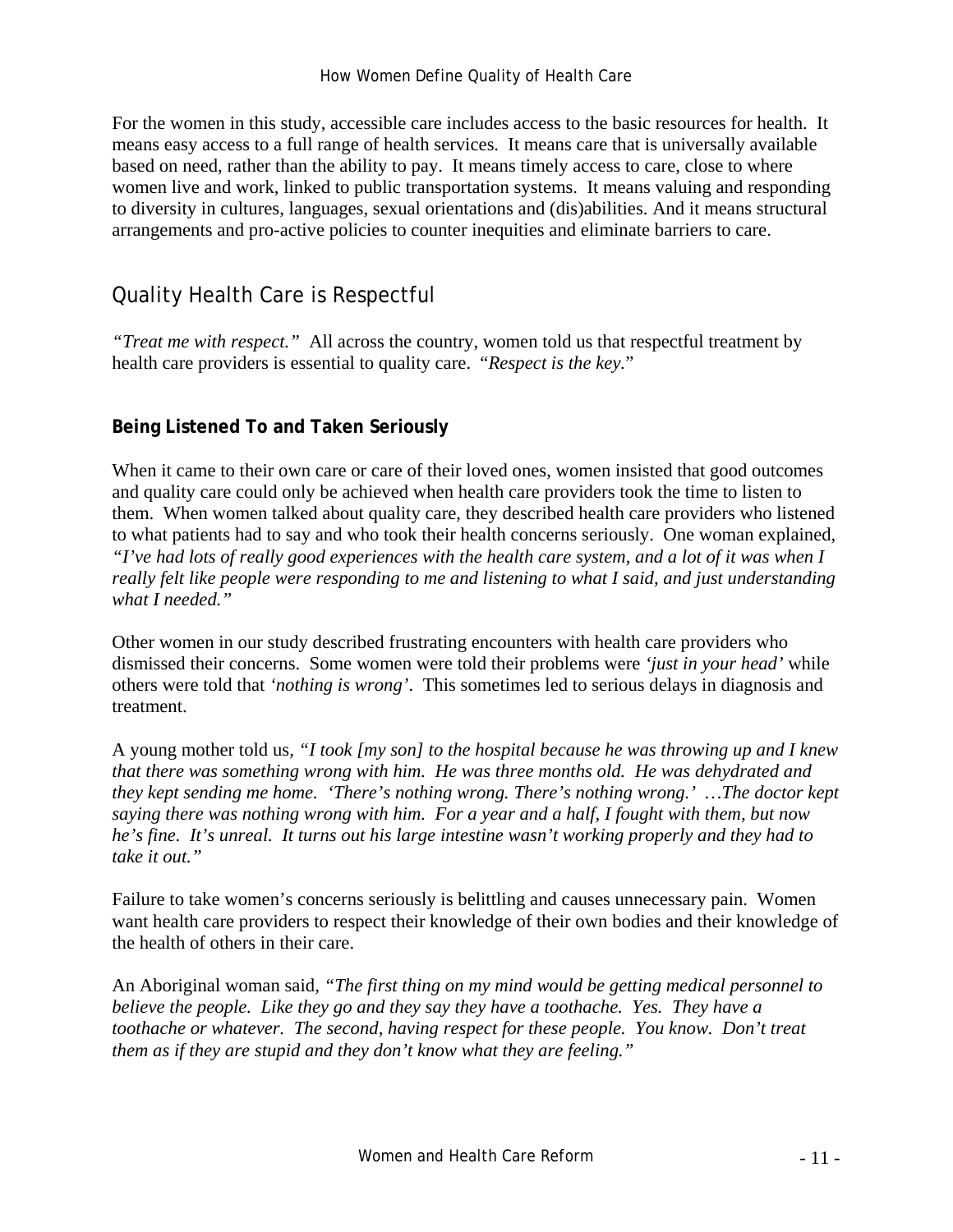#### How Women Define Quality of Health Care

What are women seeking when they talk about being treated with respect? They want to be listened to. They want to be believed. They want to be recognized as having valid information about their own bodies and the health of other family members. They want timely diagnosis and treatment in response to their health problems. They do not want to be sent home and told that there is nothing wrong with them.

### **Being 'Known' and Treated as a Human Being**

Women told us they want to be known and treated as human beings. Being known by their doctors was very important to many women, and they valued the relationships that developed from seeing the same provider over time. An Ontario woman commented that she felt her family doctor, a woman, was *"part of my social support and my friends."* 

When a woman has a relationship with a health care provider who sees her as a unique person, it becomes possible to share difficult information about oneself. As a young homeless woman from Ontario reported, *"I'm not gonna spill my guts out to someone I don't know … Even if they're a doctor, you know?"*

Women want their health care providers to see them as whole people, not as isolated body parts.

*"I think that some of the doctors, and I've heard my mom say this too, is that you can only go and you can only deal with one thing at a time. I've heard my partner say it too. And it's completely ridiculous .…You don't separate mind and body so how would you even be okay with asking me about my kidneys and ignoring my heart? How can you talk about one system in isolation? It's completely ludicrous. So I mean I feel very obviously passionate about that, that we're treated as a whole person and not rushed out the door."* 

Some women described health care encounters that led to feelings of objectification and dehumanization. Women spoke about being treated in a routine, assembly-line fashion, and of physical facilities that prevented intimate experiences from being private.

*"I'm my health card number, not my name. That is almost offensive – when you walk in, they want your health card number so they know who you are instead of just asking you what your name is."*

*"There have been a couple of times in my earlier life, in my teens and in my childhood, where it was like, there was a lot of objectification. Because I was an 'interesting case.' And the last time I went to my orthopedic surgeon, … it was like the weirdest thing because my doctor, who was a lovely guy, had a herd of residents with him and he said, 'Drop your trousers and walk for me.' I said, 'No.' I said, 'I will walk for you. I will do whatever you want, but I will not drop my trousers. You have seen me walk hundreds of times before and I will not drop my trousers.' And it was just so degrading."* 

The women in our study stressed that quality care was done best when there is a respectful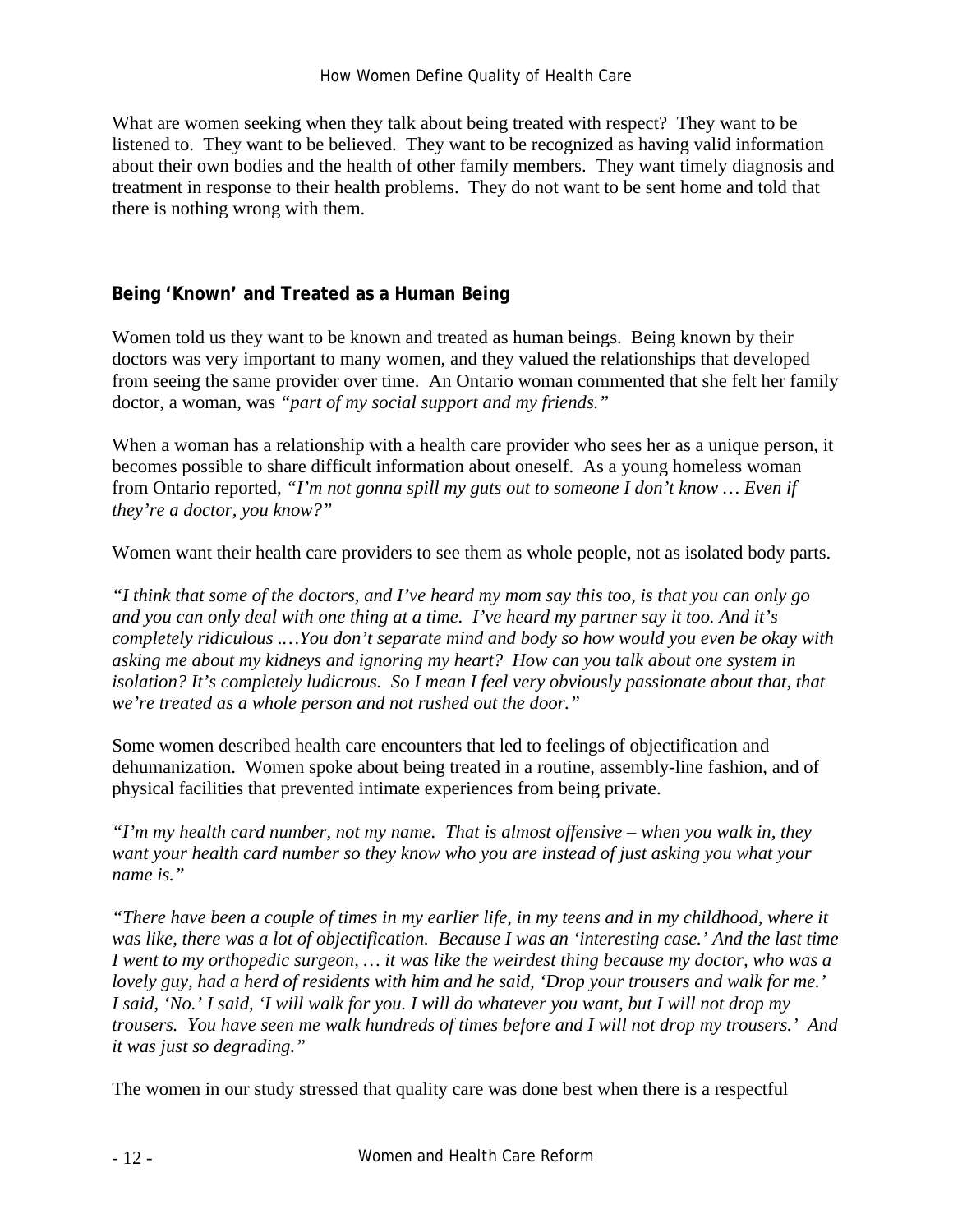relationship between the patient and the care provider. Being 'known' was central to women's experience of quality care. They want to be treated as persons, not as an objects, body parts, or diseases. They want to have relationships with their providers so that they are known and their particular life circumstances are recognized and understood.

#### **Shared Decision-Making**

Women stressed the importance of having health care providers who respect a woman's right to make decisions about her own care. One Saskatchewan woman defined quality care as "*care that involves me as a full partner and recognizes that I have the ultimate say in what's going to happen to me, even if the health practitioner... maybe, would recommend something else. That it's my ultimate decision and if they're respectful of that."* 

While women insisted on the need for skilled, knowledgeable health care professionals, they also saw themselves as having expertise about their own health and bodies, expertise that was often ignored or belittled. One Manitoba woman concluded, *"We are not trusted. We are not trusted to know our own bodies, or to know what we want."*

Another woman explained the difference between good and poor quality care by comparing her treatment by two different physicians – one who refused to perform a tubal ligation for her and one who respected her right to make that decision.

*"I was asking the doctor for a tubal ligation. [He says] 'You're not old enough to make that decision.' I said, 'I'm alone. I've got my kids. That's all the kids I want. I've known this for a long time. That's what I want.' [He says] 'No, you better not. You better come back in a year's time.' … To not be respected and given that voice. It's just a horrible feeling to have somebody telling you 'No, you're not old enough.' It's very patronizing to tell me what I need in my life, as opposed to the next doctor who says 'I have a consult with you and you know your mind and you know your body and I respect you for that decision.' That makes the difference for me. That if I am listened to and respected and treated like I am an adult instead of a kid that doesn't know anything."* 

#### **Equitable Treatment for All**

Women appreciated it when health care providers treated everyone with respect. One woman described how her local pharmacist was respectful of people seeking treating for addictions. *"If I go to fill out a prescription ... around nine o'clock in the morning, I'm in the methadone line, so I'm waiting behind like five or six people and what I'm very impressed with is how respectful the pharmacist is towards the people and how, what a pleasant kind of interaction it is between the clients and the pharmacists. You get a real sense of people appreciating a service that's offered to them in a very simple and respectful manner."* 

However, many women described discriminatory, patronizing and disrespectful treatment by physicians and other care providers. They described health care providers who overtly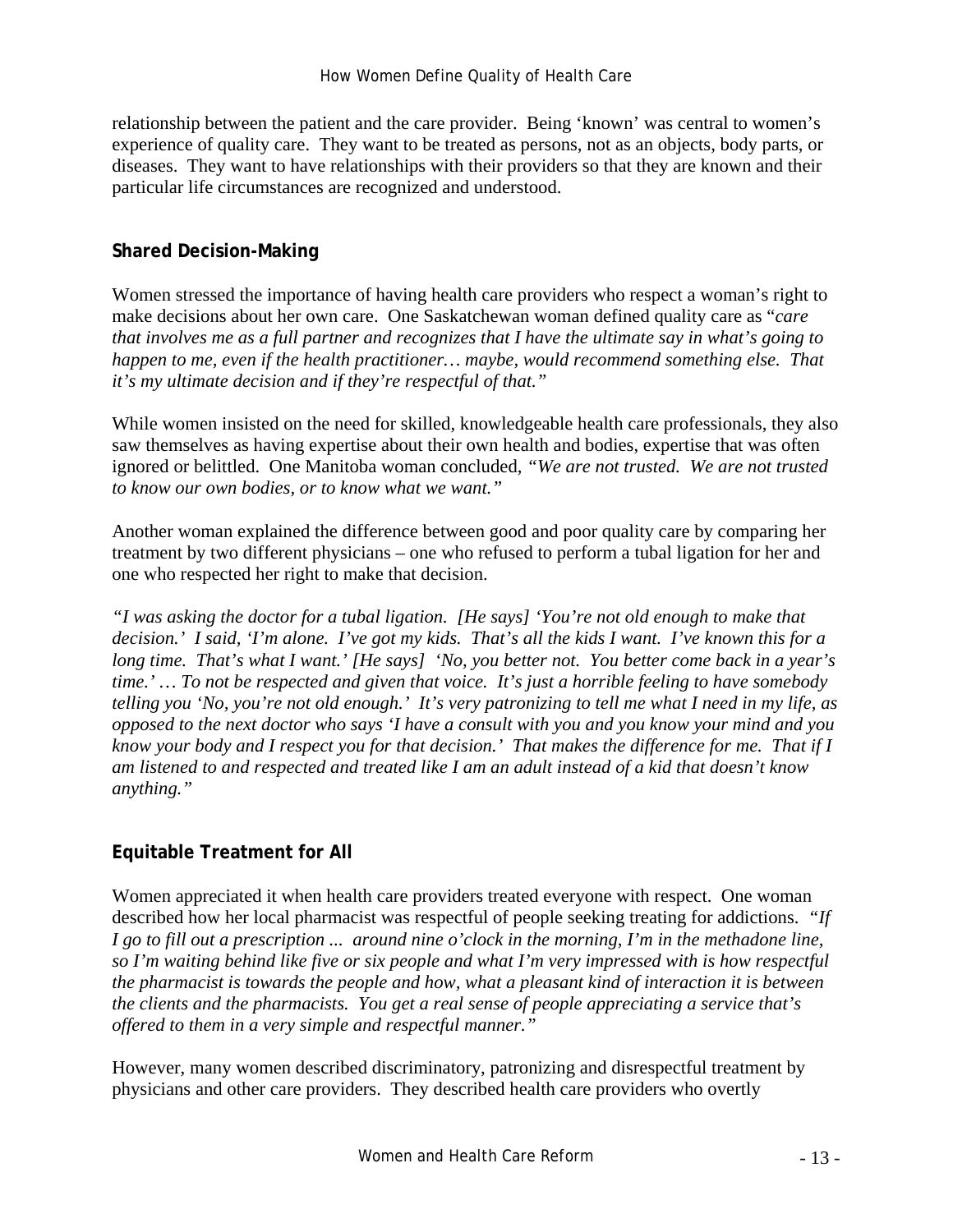stereotyped and judged them on the basis of gender, race, ethnicity, age, sexuality, ability, economic class, language, and other social locations. Taken together, their stories reveal multiple forms of discrimination within the health care system.

Many women felt that health care providers were more likely to talk down to female patients or dismiss their concerns while accepting the reports of male patients. A woman from Manitoba said: *"When you're accessing health care and you're a woman with disabilities, you're well, first of all you're a woman and you still fit that stereotype, 'You're a woman—women complain a lot'."* 

One woman described an encounter with a group of medical students who made assumptions that women in poverty were *"addicted and obese and in and out of jail and ... not responsible parents."* Another woman told us, *"When you're homeless, they don't care about you like they care about people who've got money. They don't treat you the same."* 

A black woman from Nova Scotia described the racial stereotyping she faced when she went for a physical. "*The nurse practitioner yelled across the hallway, that other patients could hear too, to the physician, 'Oh, I've got an STD here.' Which I did not have. Even if I had, that would have been inappropriate. But I didn't ... But the immediate assumption is 'Oh, she's black, she must be a whore'."*

Another woman told us "*All patients need to get respect from the nurses and doctors. And they shouldn't be treated with dumbness just because they are different skinned. After all, it's their body. They are the ones that are experiencing the symptoms of their disease."*

Another woman described how she and her mother find it difficult to receive appropriate care for their health problems because of weight discrimination: *"My doctor's response to everything is 'You've got to lose weight.' Like everything. She says that to my mum all the time ... She doesn't treat her the same way as if she was a smaller woman."*

A lesbian woman described a frustrating experience where her doctor insisted on a pregnancy test, ignoring the woman's own account of her life and circumstances:

*"I had been complaining about new pains, you know, and [the doctor said] 'Well, we should get you a pregnancy test.' And I said, 'No. I don't think so. Like, I'm in a monogamous lesbian relationship. I have a daughter …' [She said] 'I know you say that, but I really think I want to rule this out.' And she was insisting. It took two or three times where I was looking so frustrated because I thought 'What?' You know, it was insulting. It was insulting. I'm 40 years old and you're telling me that I can't be trusted to tell you that I'm not pregnant."* 

One woman reported that as a result of homophobia *"members of the queer community have been injured by health professionals."* More positively, some women discussed respectful relationships with care providers who resist making judgments, and are accepting of differences among women. A lesbian woman from Ontario described how doctors and hospital staff made her feel welcome.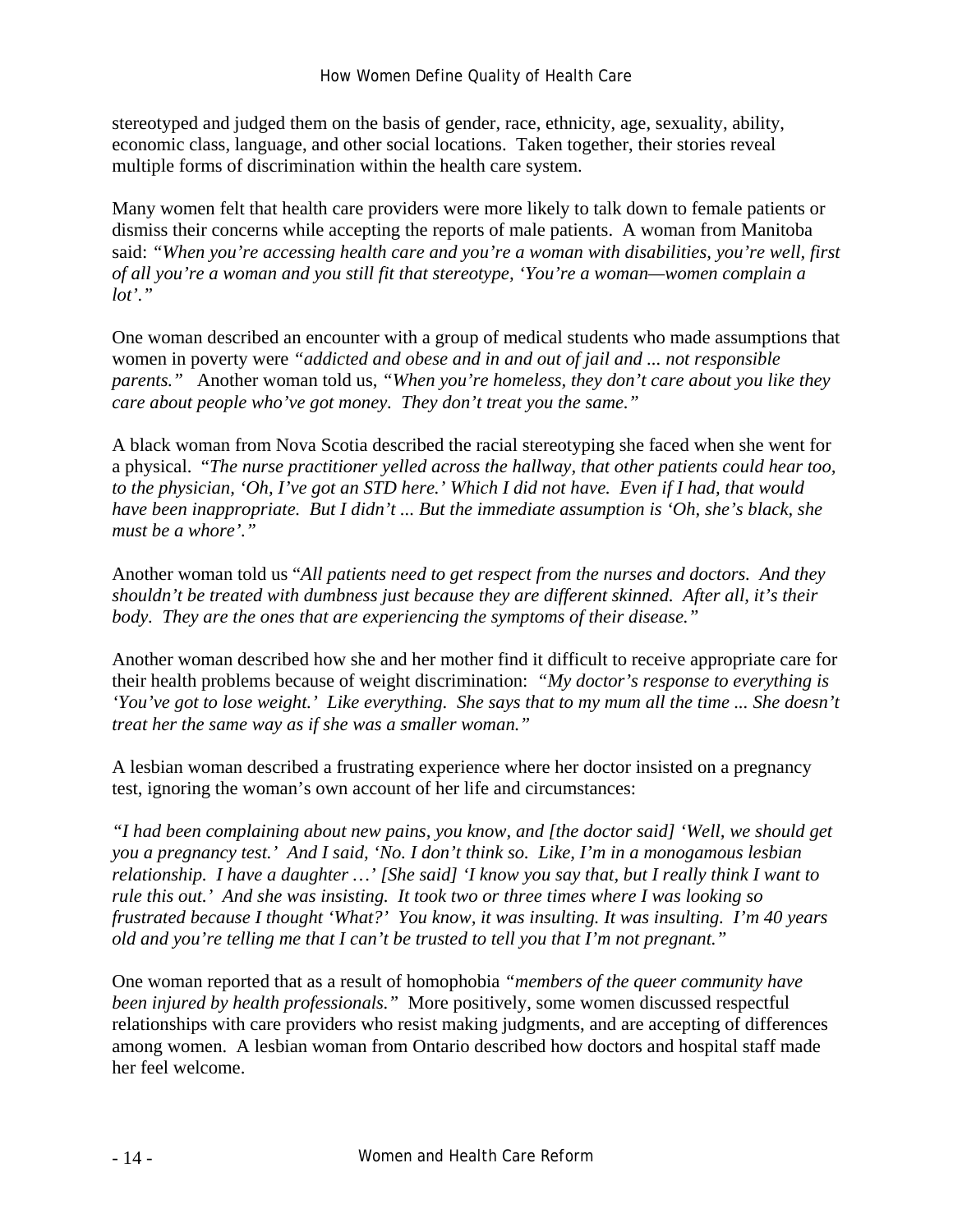"*I brought my partner with me and yes she can come in, she can stay with me. It's a whole turn around. And that's of course, you work at it. And I find I'm up front with them. They know. And they've been very accepting of it. They're very gay positive there, and everybody is welcome, and that's how it should be."* 

Stereotypes and discrimination by health care providers may directly jeopardize a woman's health and well-being by increasing her feelings of anxiety and alienation. Negative experiences hinder the development of trust and good communication between patient and provider. Poor relationships make it more difficult for women to make appropriate use of the health care system, to discuss their concerns with health care providers, and to ask questions about treatment plans. Errors in diagnosis and inequitable treatment may be more likely when stereotypes cloud clinical judgment. Discrimination also reduces the efficiency of the health care system. Women who are treated with respect are more likely to feel that their accounts of their health needs are treated as credible. On the other hand, women may switch physicians as a result of negative encounters, or go to multiple health care providers before receiving the necessary and desired care.

#### **Dimensions of Respectful Health Care**

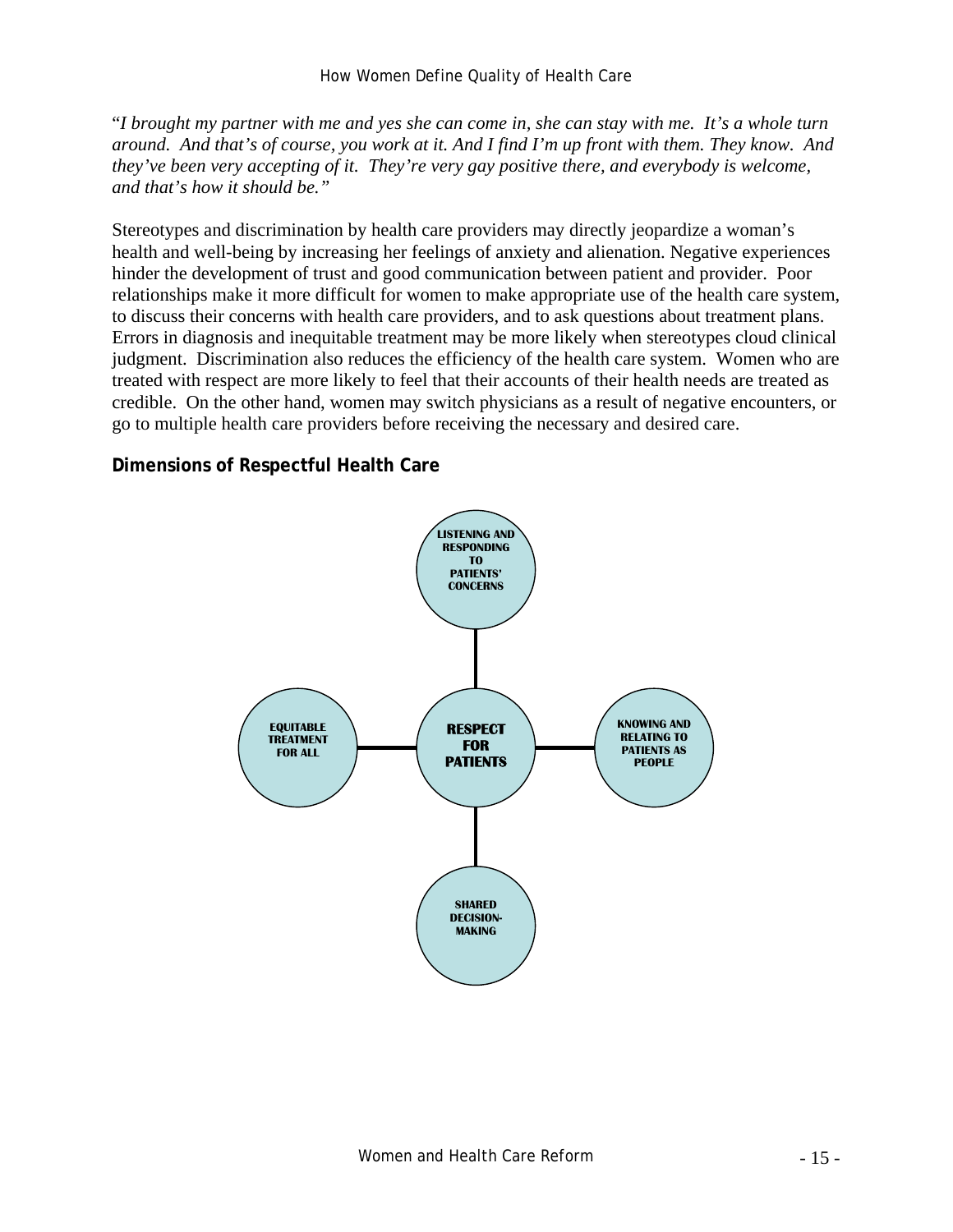#### How Women Define Quality of Health Care

Respectful care means health care providers who listen to patients and respond to their concerns. Respectful care means knowing and relating to patients as human beings, and being sensitive to their feelings as well as their physical needs. Respectful care includes respecting women's knowledge of their own bodies and their right to make their own health care decisions. Respectful care means working to overcome prejudicial attitudes and treating all people without discrimination.

# **Quality Health Care is Competent Care**

### **Accurate Diagnosis**

Perhaps one of the most obvious ways of measuring quality health care is by the outcomes, the success of diagnosis and treatment. A "good outcome" doesn't always mean that a patient recovers fully or regains health. Sometimes, depending on the illness and the circumstances, this kind of success is just not possible. But women told us that good outcomes start with a timely, accurate diagnosis and appropriate management of their health concerns. Quality health care is only possible when health care providers are able to correctly identify and treat illness.

Several women told us about profound failures of the health care system – illnesses misdiagnosed, treatments delayed, care denied. One young woman described how her cousin's diagnosis was delayed when her doctor kept dismissing her concerns. *"She kept going to see the doctor and he kept saying 'There is nothing wrong with you. There is nothing wrong with you.' Finally she went to see the doctor in [another community] and they told her it was her appendix. So they opened her up right away. When they opened her up, they saw that it wasn't her appendix. It turned out that she's got Crohn's disease."* 

Lack of information about women's health can also contribute to misdiagnosis. One woman reported that *"The doctors in that time refused to believe that I had heart disease because I was a woman and I was so young ... Heart attack after heart attack after heart attack. It came to the point where I had to live in the hospital for a whole month. Then I went through a quadruple bypass. ... If they had diagnosed me properly before, maybe I wouldn't have had to have an operation."* 

In some cases, women pointed explicitly to technical incompetence as the source of misdiagnosis. According to one mother in Atlantic Canada, *"I had a ruptured disc in my back, and lived with it for a long time, but just kept having tests: CT scan, MRI scan. Apparently the radiologist misread my test."*

Misdiagnosis can result in chronic illness or even death. An Aboriginal woman described her mother's experience: *"She was seeing this one doctor in town here. He kept telling her she had ulcers and all this time she had cancer. She finally passed away one night. By the time they found it, it was too late."*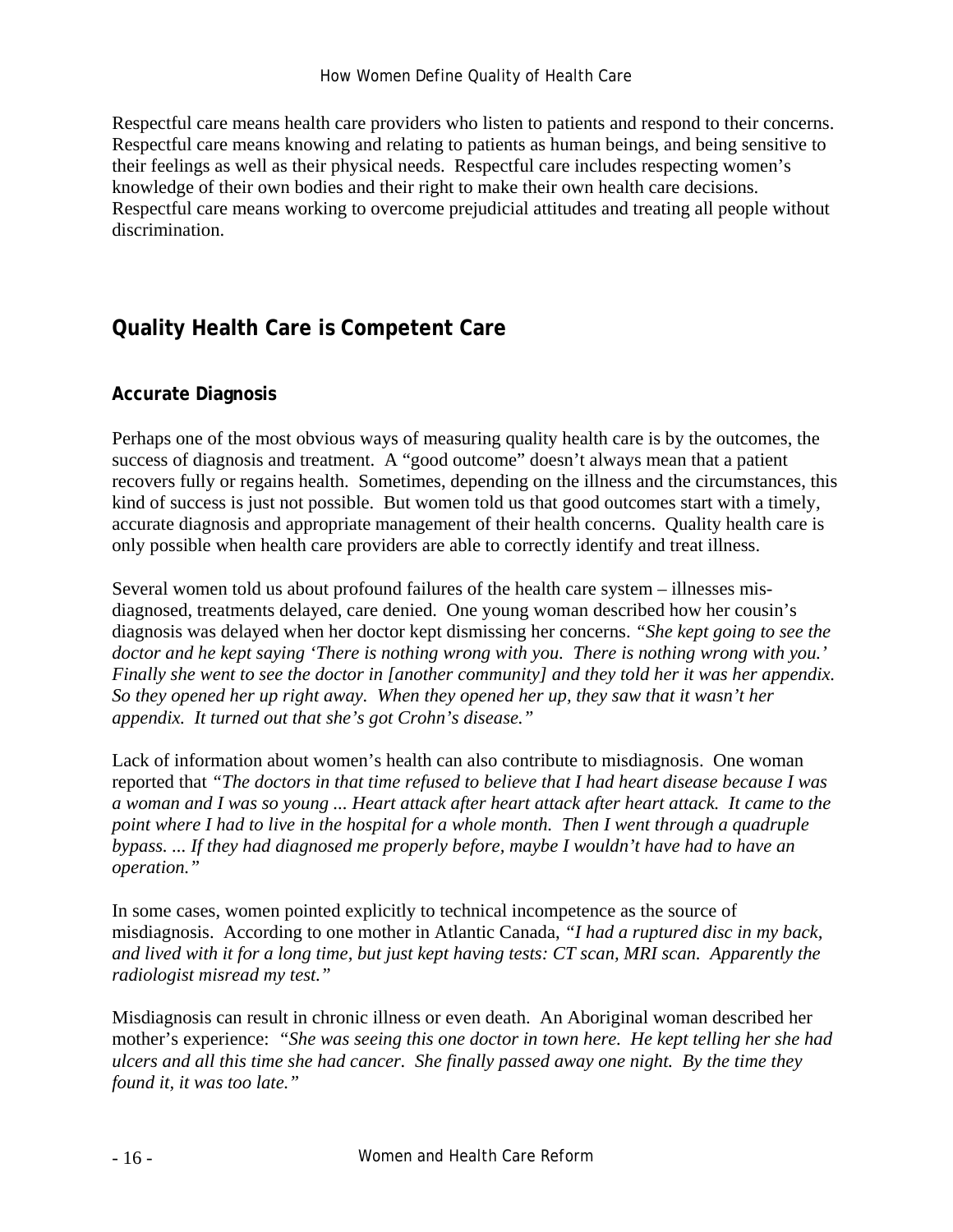### **Effective Treatment and Skilled Care**

Women told us that quality of care requires trained health care professionals who can provide effective treatment and skilled care. Competent care depends upon having health care providers who *"know what they are doing."* An Ontario woman told us quality care requires health care providers who are *"informed, knowledgeable and trained."* A Manitoba woman commented on the importance of having health care providers who are skilled and experienced. She was concerned that women having PAP tests *"always say, 'I'm so glad you are female.' Not, 'I'm so glad you've done this 2,000 times and you're good at it.'*

Women want health care providers whose clinical practices meet high standards but they also want treatment decisions to be tailored to each individual's circumstances. As one Ontario woman concluded, *"It's good to have guidelines but you want to be able to adapt to the individual case. It isn't necessary to have a one-size-fits-all formula."* 

Women described situations where patients did not receive effective treatment, and the serious consequences in terms of lost life. A woman from the Maritimes told us that a friend hung himself after he was released from psychiatric care without any medication or support. A woman on the prairies told us about her friend's sister who died after months of waiting for heart surgery.

Women also described instances where their health deteriorated as a consequence of inadequate care. A Manitoba woman described how she developed an infection after giving birth because *"after the delivery I wasn't cleaned properly, I wasn't looked after."* Fortunately, a nurse intervened to remedy the situation. *"Thank god, this one nurse came in after the third day and said, 'Are you still in the same gown you delivered your son in?' And I said 'yes'. And all I could remember, I can still see her flying out the door, with her white coat flying up in the air. And then things started to happen and I got better."*

Women told us that medical mistakes and inadequate treatment were neither acknowledged nor addressed by the health care system. *"I feel like there isn't any accountability now,"* concluded one woman. *"Like I don't feel they have to say anything to anyone because who's going to know if they're not doing things right?"*

Many women seemed to take the technical competence of health care providers for granted. But some women expressed a need for easy and reliable ways to get information on the skills of specific practitioners. A number of women we spoke to recommended setting up some sort of report card for health care providers or establishing an independent oversight committee to ensure competent care.

Women also raised the issue of how to ensure the competence of care provided at home when so many demands are being placed on unpaid caregivers. They felt that patients were being sent home from the hospital *"quicker and sicker,"* and that family caregivers were now expected to perform tasks that required skills that many did not have. "*All these informal caregivers. They're not on anybody's radar screen. All kinds of things are happening and no one knows about them."*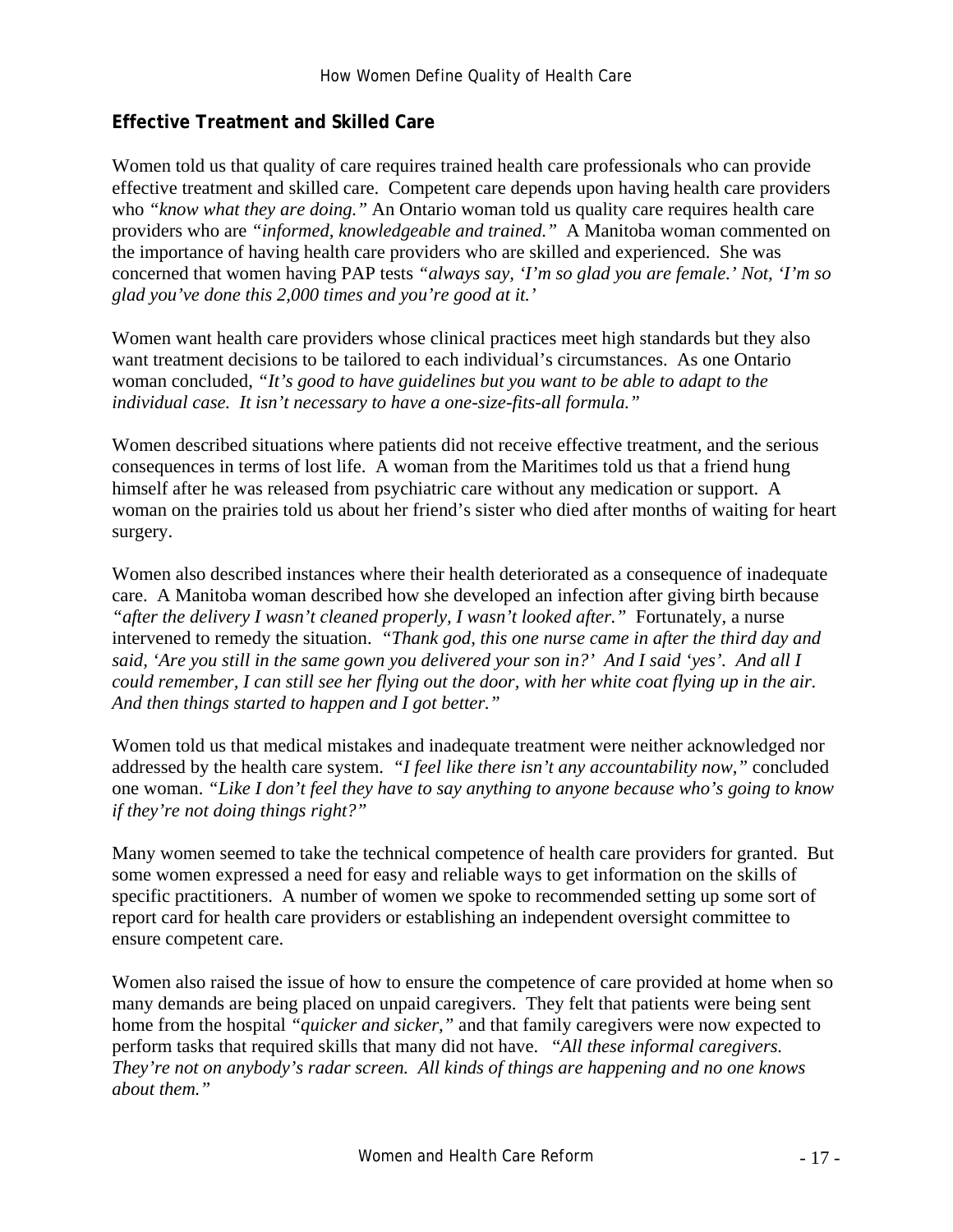#### **Supportive Patient-Provider Communications**

Women clearly valued having access to health care providers with strong diagnostic and clinical skills, but they also considered other skills essential to competent care. They valued not only technical skills, but also social skills – the ability to communicate clearly, to show empathy and kindness, to ease patients' fears.

Many women were critical of doctors with poor communication skills, whether they were poor listeners or were unable to explain things in a language that was easily understood. One woman observed that doctors "*use all this ridiculous terminology that no lay person would ever understand and they expect you to walk out of there feeling that your needs have been met."* 

By contrast, another woman told about a doctor who took time to talk with her young daughter before performing surgery for a lump in her breast: *"It was explained very clearly to her what she was going to be experiencing, so that it dispelled her anxieties and fears to a great extent. So that part of it, I found we were treated very well."*

Women also described how news was delivered to them, how bad news was given to them in awkward situations, with no apparent concern for its emotional impact. This lack of awareness and insensitivity is not only uncomfortable for a woman, it can mean that she misses vital information during a medical encounter because she is not given information in a way that supports her to hear it and ask necessary questions.

Women commented on the importance of having health care providers who could help and support *"people dealing with really difficult situations."* One woman told us about the compassionate care she received following her miscarriage: *"They provided exceptional care to women who were having miscarriages…We had amazing nursing care, people checking on us all the time. And then after I lost the baby I was moved to a private room and this nurse, an LPN I think. She stayed with me for hours."* 

A woman from Ontario recounted how her family physician provided her with individual counseling over a three-year period on a regular basis. She described this as excellent, individualized care that meant that she received therapy she could not otherwise afford. She appreciated that rather than only dealing with the physical aspects of her care, this physician saw how she was feeling emotionally as part of her health.

Technical excellence devoid of compassion is not quality health care. Empathy without proficiency is not quality health care. As one young woman from Prince Edward Island concluded, *"If I'm sick and in the hospital, I'd want someone to be compassionate and caring but I'd also want someone that I knew was doing what they knew ... Someone competent."*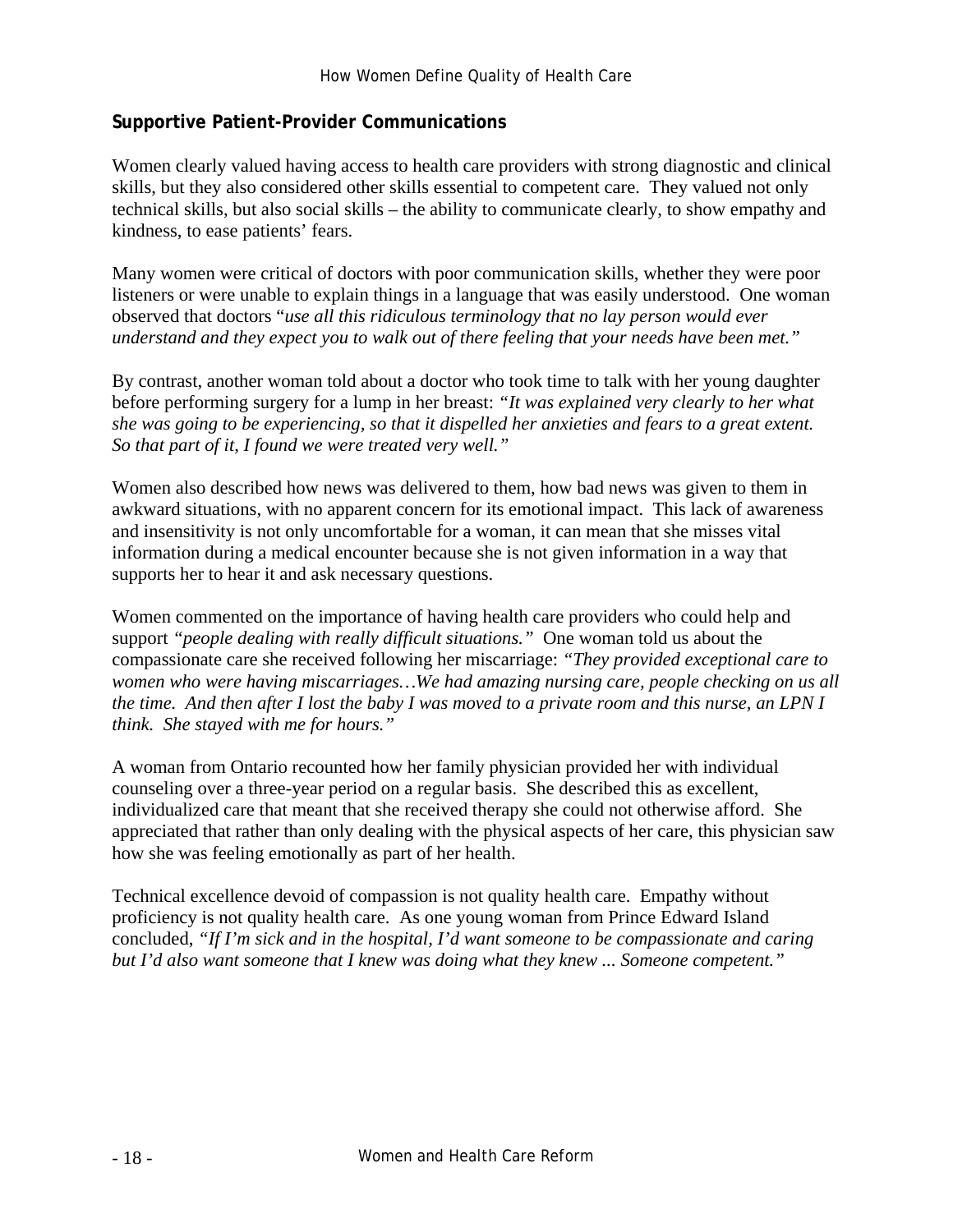#### **Care in the Context of Women's Lives**

Many women told us that good quality health care is responsive to the context of people's lives and the circumstances that affect their needs for care. They valued health care providers who took the time to ask, *"what's going on in your life?"*

Women valued health care providers who would take the time to talk with their patients, who were interested in understanding their patients' social and economic circumstances. As one woman explained, *"Good quality care is really looking at the whole woman and her whole life and all the circumstances."*

Another woman explained*, "When you go for help, they can't just look at the one thing that needs to be done. They have to see what the circumstances are … Like when I had [my first child] I had those problems, and then later when I had [my other children] I was older and I was more confident and I had more backup and I didn't need the same kind of care. I think that makes a difference too. Like who are people living with? Do they have enough money? Do they have a car to get around in?"* 

One young woman from British Columbia described how her doctor paid for her prescription when she presented with a serious lung infection but was unable to pay for the medication herself. Another young woman, in Ontario, described a time when she was going through drug withdrawal and was unable to get to her physician's office but needed medical attention. She described how her doctor telephoned a prescription to a local pharmacy to facilitate the young woman's detox and to enable her to obtain her care in a convenient location.

Women with aging parents were very concerned about the quality of care available through home care programs and long term care facilities. One woman told us that the social isolation of many older women is largely ignored, that *"drugs are overprescribed*" and *"loneliness isn't dealt with."* But we were also told about home visits by medical specialists that helped seniors manage their chronic health problems, and support services like housekeeping and grocery shopping that enabled people to live in their own homes.

Health care providers are not always aware or responsive to their patients' circumstances. One woman observed that many health care providers look for biological explanations and overlook the social and economic factors affecting a woman's health. She said that health care providers tend to think that *"pregnant women are emotional because their hormones are raging"* when, in fact, a pregnant woman may actually have *"something to cry about! Maybe she's being beaten up at home. Maybe there isn't enough money. Maybe she's got a darn good reason to cry that has nothing to do with hormones."*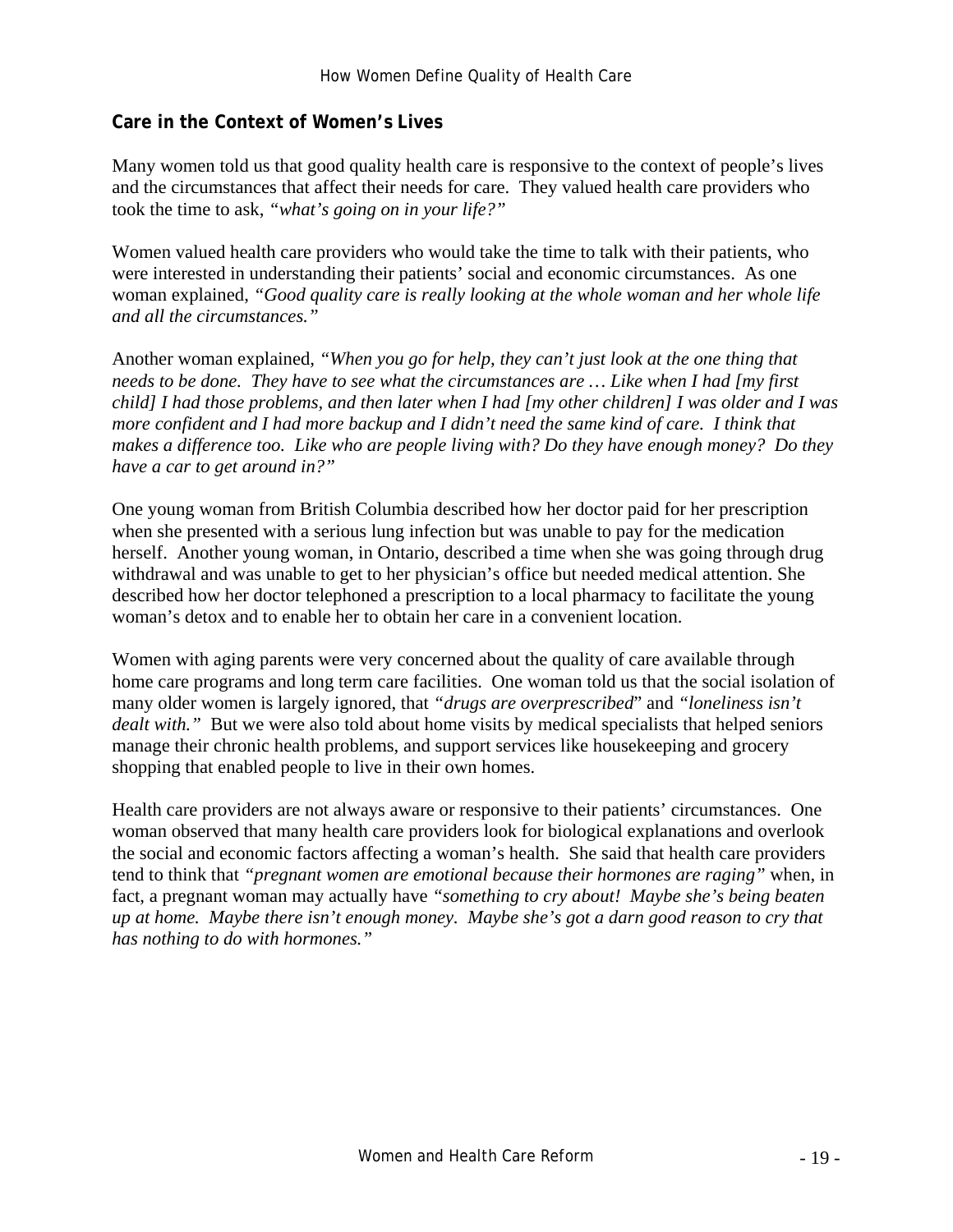# **DIMENSIONS OF COMPETENT CARE**



Competent care begins with accurate diagnosis. Competent care means that patients receive safe and effective treatment by trained health care professionals who have strong clinical skills. Competent care requires social, as well as technical, skills, particularly the ability to communicate clearly and to provide compassionate care that is sensitive to patients' emotional needs. Competent care is flexible and is attentive to the context of patients' lives.

# **Rethinking the Meaning of 'Quality of Care'**

In this paper, we present a new gendered definition of 'quality of care', one that is grounded in women's experiences as both patients and providers of care. By developing a conceptual model that reflects the quality concerns that matter to women, we hope to encourage future quality assessments and quality improvement strategies that take women's perspectives into account.

In 2002, the Commission on the Future of Health Care in Canada reported that efforts to improve the quality of health care were widespread, but that Canada lacked "the basic and critical information needed to measure the results, assess performance, and judge the quality of the health care system" (Romanow, 2002, 151).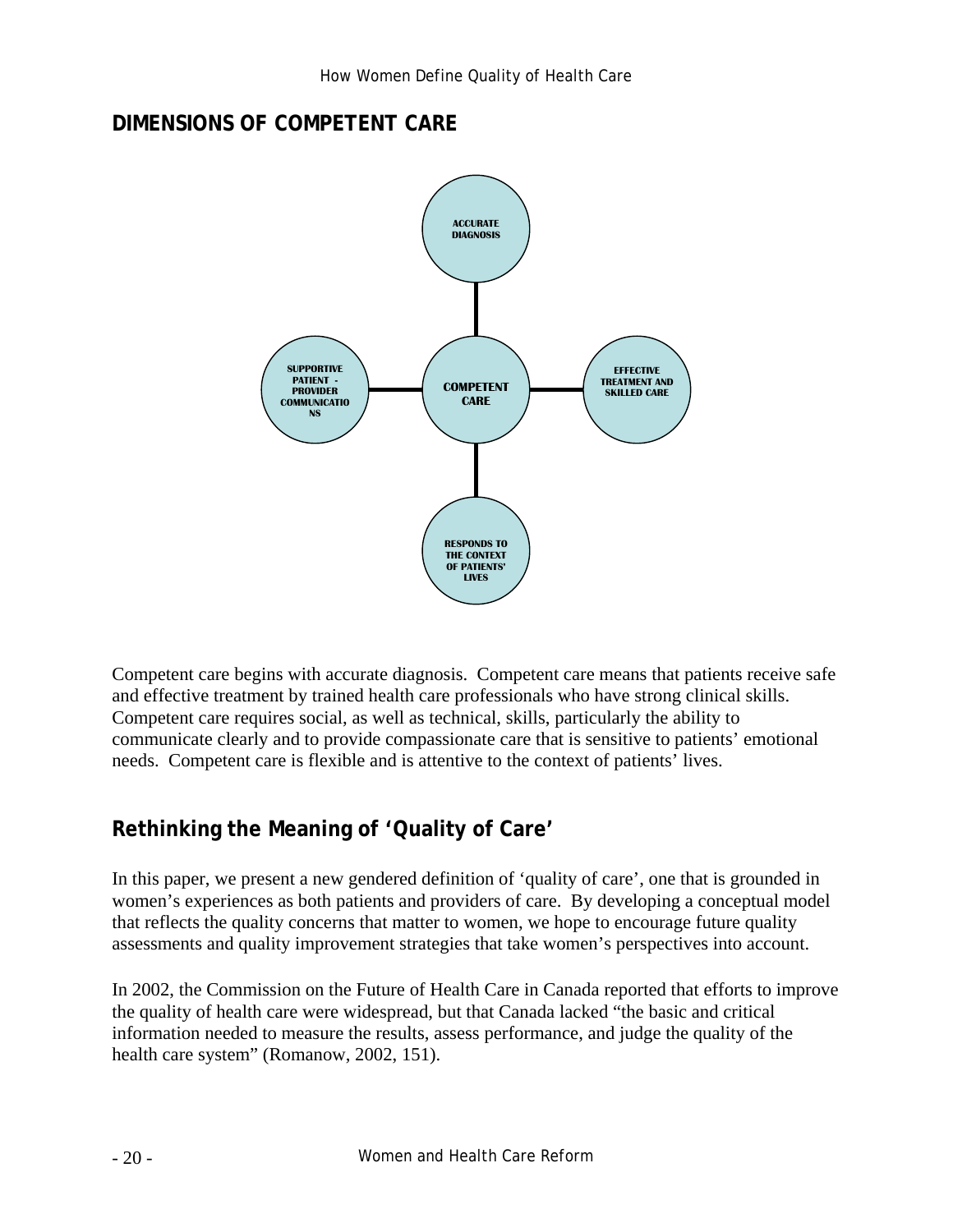In recent years, the Health Council of Canada, the Canadian Patient Safety Institute, and the Canadian Institute for Health Information have all undertaken initiatives to improve the information available on the quality of care. As well, the federal, provincial, and territorial governments have collaborated on the development of comparable indicators to measure the performance of the health care system. Concerns about patient safety and timely access to care have made information about adverse events and surgical wait times high priorities.

How we define the quality of health care has consequences in the real world. Definitions of quality influence how we monitor the quality of care and what we do to improve the quality of care. Definitions of quality can influence how health care resources are allocated. If quality is defined by the number of physicians or nurses, then efforts to improve quality may focus on recruiting and retaining more health professionals. If quality is defined by access to the latest technologies, then resources may go toward purchasing new equipment. If quality is measured by surgical wait times, then reducing wait times becomes a priority.

Women in this study defined quality health care as accessible, respectful, and competent. They gave new meaning to terms used in quality assessments and they identified important dimensions of quality care that have been largely ignored or overlooked in conventional quality assessments.

# **A Comprehensive Concept of Health Care**

Conventional quality assessments tend to focus on formal health care services. Women repeatedly told us that access to quality health care is not just about doctors and hospitals. It is about having access to the basic resources for health and a comprehensive range of services that promote health and prevent illness. It is important that quality assessments begin to reflect this broader definition of health care.

# **Quality Care Takes Time**

In conventional quality assessments, time is frequently considered, but the emphasis has been on time spent waiting for care. Women in this study remind us that it is equally important to consider the time spent providing care, and its impact on both patients and their caregivers.

In the decade preceding this study, governments across Canada introduced several significant health reforms designed to increase efficiency and contain health care costs. These reforms often included measures to cutback permanent staff positions, reduce the number of hospital beds, shorten the length of hospital stays, and increase the use of day surgery.

Women in this study were concerned that reforms introduced to increase the 'efficiency' of health care services were reducing health care providers' 'time to care' and shifting more care work to family members, most often women.

As both patients and as care providers, women described how the quality of care is enhanced when health care providers have the time to develop a relationship with patients, to listen to their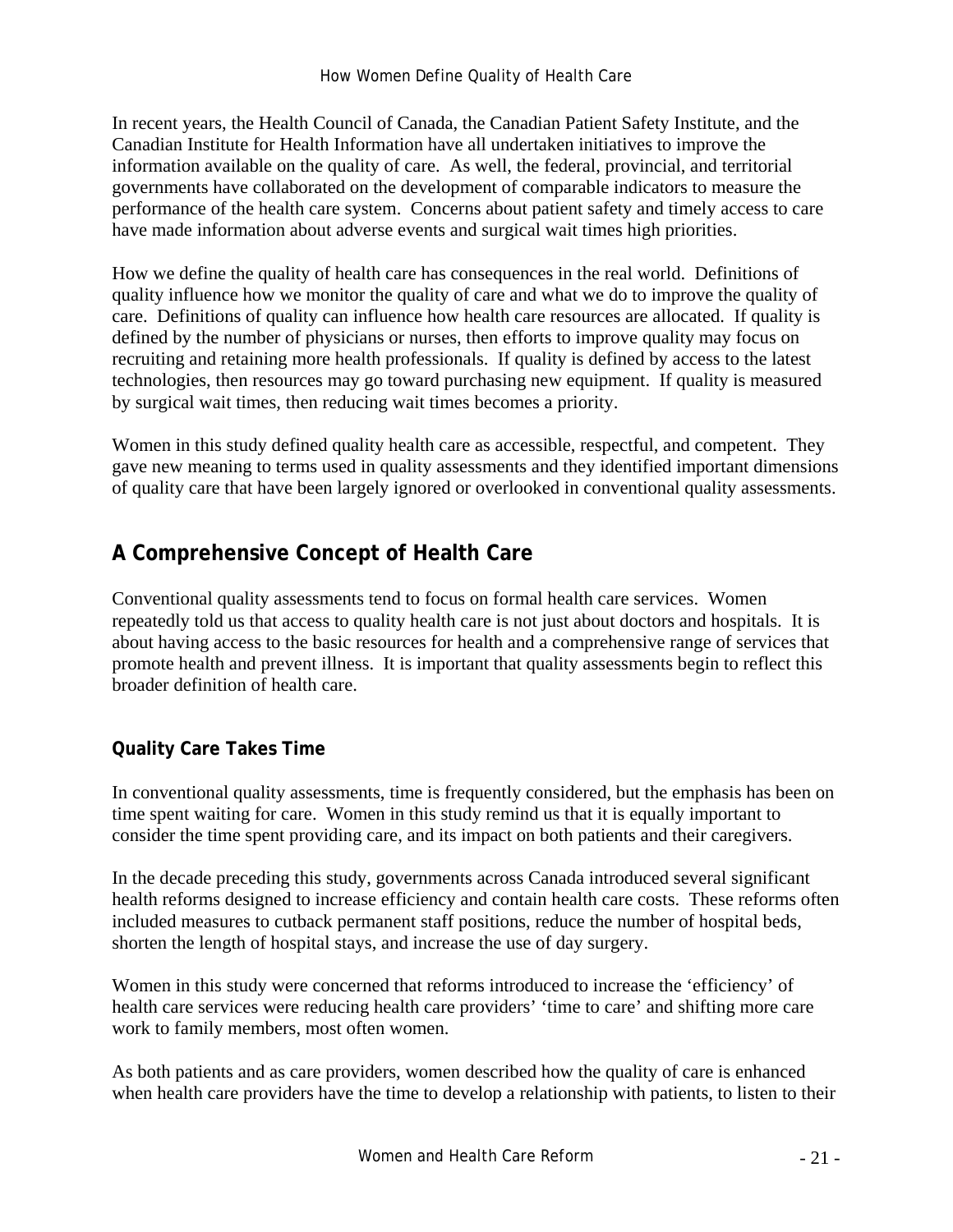concerns, to convey important health information, and to offer care that is sensitive to their needs and circumstances. They raised serious questions about health care 'reforms' and cost-cutting measures that have reduced the time available to patients (Armstrong et al 2006).

### **Unequal Power Relations and Inequities in the Quality of Care**

Women repeatedly emphasized the importance of respectful treatment by healthcare providers. They recounted numerous experiences of having their concerns dismissed, their knowledge discounted, and their right to make decisions questioned. This evidence reveals how unequal power relationships are expressed in health care interactions and how this can affect the quality of care. It is important that quality assessments examine the extent to which health care encounters are disrespectful and disempowering for women, and for men. It is equally important to ask which women? which men? Quality assessments would benefit from a gender-based diversity approach that "puts social relations of power at the centre of its analysis by measuring contextualized experiences situated within the systemic social relations of heterosexism, racism, poverty, ableism, sexism, etc" (Jackson *et al*, 2006, 535).

Reporting quality assessments and patient satisfaction scores for the overall patient population tends to obscure important inequities in the health care experiences of a diverse population. By including women from diverse social and geographic locations, this study provides a more complete picture of the quality issues that arise in women's encounters with the health care system. This study reminds us that the population-wide statistics used to measure patient satisfaction or health system performance often mask important differences and inequities in health care.

Women's descriptions of their health care encounters revealed multiple forms of discrimination that had a negative impact on the quality of care. Quality assessments and quality improvement strategies need to focus on identifying and reducing inequities in the quality of care by addressing the needs of underserved or poorly served groups in the population. They need to assess systemic inequities in the quality of care and track progress in reducing those inequities.

Policymakers and health care administrators need to ensure that assessments of quality are attentive to the needs of a diverse population. The multiple forms of discrimination described by women from diverse backgrounds reveal the need for all quality assessment initiatives to examine inequities in the quality of care. It is not enough to measure what percentage of the population is dissatisfied with the quality of care. Our findings show that it is important to ask how the quality of care varies by gender, race, class, language, abilities, and sexual orientation.

## **Competent Care Involves More than Technical Skills**

In conventional quality assessments, high standards of care are often defined in terms of adherence to clinical practice guidelines. Have physicians conducted the appropriate diagnostic tests and administered the recommended treatments, according to the current level of medical knowledge? While clinical practice standards are important, the women in this study reminded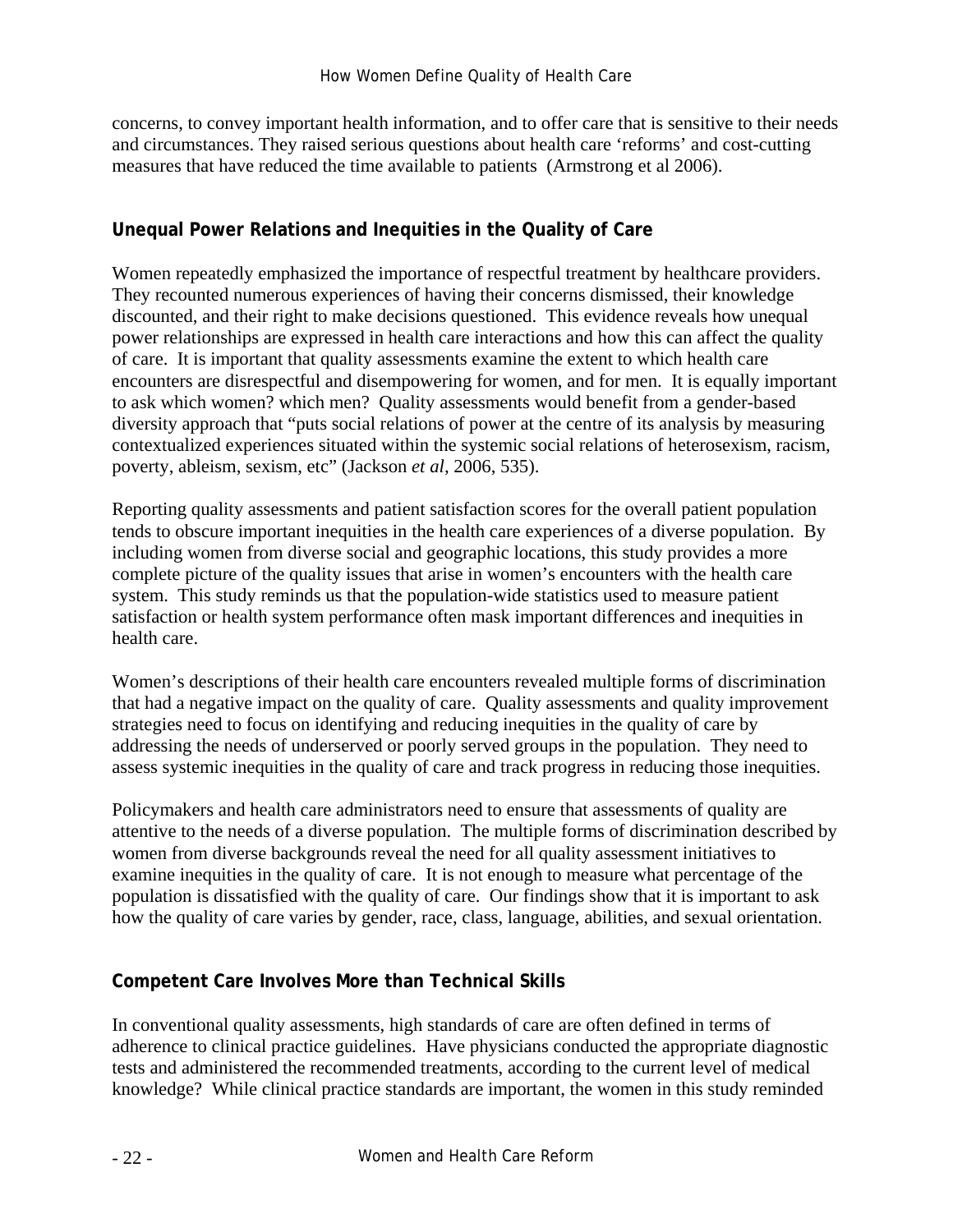us that there is more to competent care than technical skills. Competent care also requires social competence, the ability to communicate clearly and to respond with sensitivity to patients' and family members' feelings of fear, grief, distress, and anxiety which often accompany physical health problems. Quality improvement initiatives need to foster the development of social competencies so that health care providers can improve the level of compassionate and sensitive care and provide patients and their families with the support and information they need to manage their health problems.

The adherence to clinical standards could potentially lead to standardized responses to diverse situations. Women in the study reminded us of the importance of context, the need to tailor treatment to the particular needs and circumstances of individuals. Quality assessments need to provide room for flexibility in care in order to address the unique circumstances in each case.

# The Value of Qualitative Research

This study demonstrates the value of using qualitative research evidence to deepen our understanding of the quality of care. Women's descriptions of their health care experiences revealed new dimensions of quality which are often overlooked in conventional quality assessments.

Most conventional quality assessments emphasize quantitative data, i.e. they monitor quality indicators which can be easily measured. While this information can be highly useful to track changes in performance over time, there is also an important contribution to be made by qualitative data. Qualitative research has been used to deepen the analysis of patient satisfaction surveys (Anderson, Barbara & Feldman, 2007). Qualitative data provides rich descriptions of the multidimensional interactions between patients and health care providers. Compared with the short, multiple choice responses that characterize patient satisfaction surveys, narrative accounts provide a fuller account of the consequences or outcomes of health care experiences.

Some of the dimensions of quality identified by the women in this study may be used to develop new quantitative quality indicators. But qualitative data is not only useful as a precursor to quantitative measures, it is also a rich source of insights and understandings which can be transferred from particular cases to other analogous situations. A rich description of quality problems encountered by one individual can sensitize health care providers and policymakers to the sometimes unintended consequences of their actions and decisions.

By providing women's descriptions of quality care in their own words, qualitative research can foster a deeper understanding of the multiple factors which influence the quality of care. Such information can be particularly useful in enabling policymakers, health care administrators, and physicians to see quality issues through women's eyes. By raising awareness of women's quality concerns, this study takes us one step closer to a health care system that is more responsive to women's needs as patients and as care providers.

Today there is a high level of concern over patient safety and the need to reduce the level of adverse events which cause harm to patients in care. Recent research has shown that hospital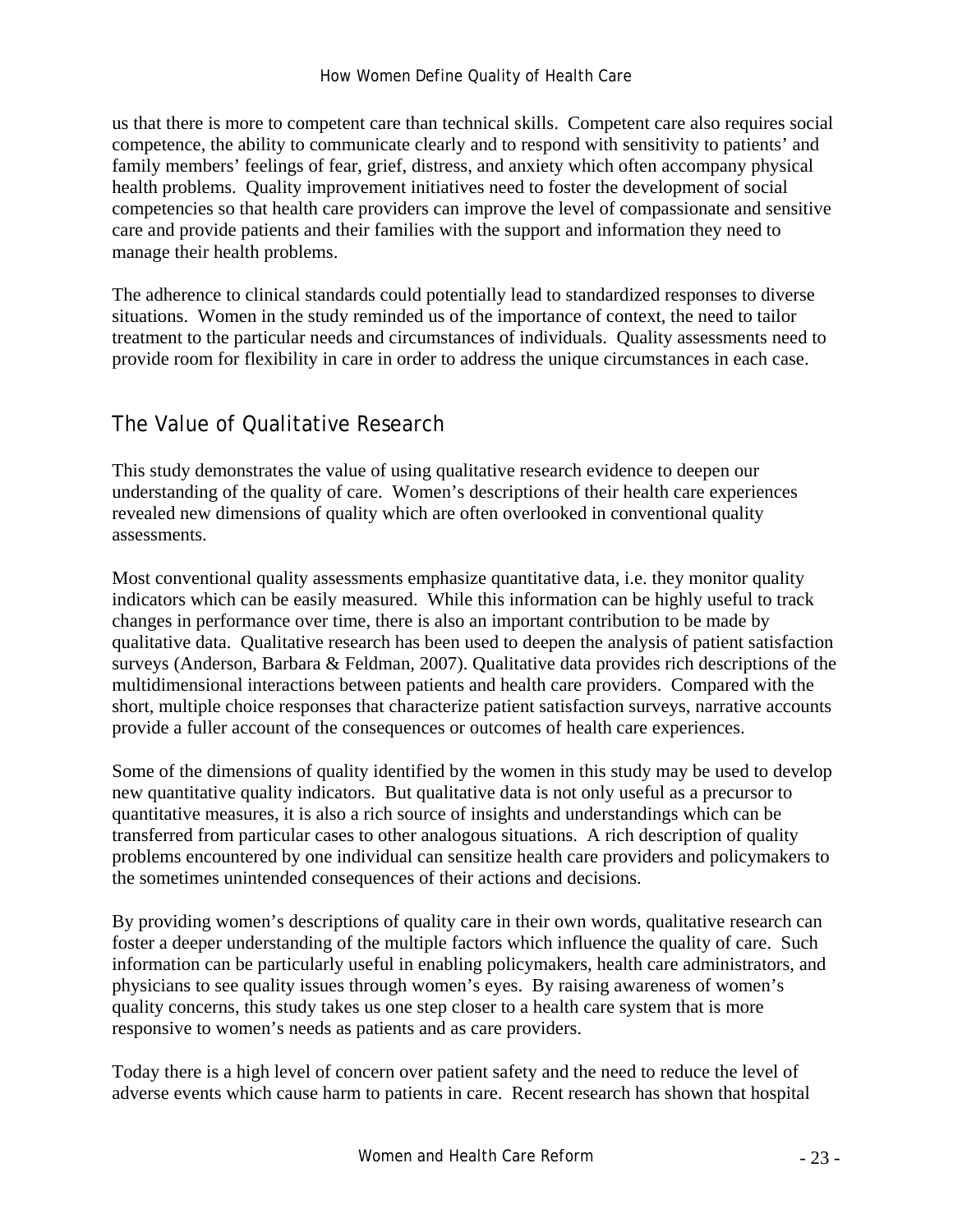patients who have problems communicating with their health care providers are more likely to experience adverse events (Bartlett et al., 2008). Qualitative research which brings patients' voices to the foreground can help to identify patients' concerns and make barriers to good communication more visible. Such research could promote better communication by making health care providers more aware of patients' perspectives. And good communication is essential to patient safety.

By revealing dimensions of quality that are often overlooked, qualitative research can stimulate the development and use of better quality indicators. There appears to be some movement in this direction. For example, the U.S. National Healthcare Quality Report includes quality measures based on asking patients to assess "how often their provider listened carefully to them, explained things clearly, respected what they had to say, and spent enough time with them" (Agency for Healthcare Research and Quality, 2008, Chapter 5).

According to the 2008 Commonwealth Fund International Health Policy Survey of Sicker Adults, 86 percent of "sicker" Canadians rated the quality of care they received as good, very good or excellent, while 14 percent said that the quality of their care was either fair or poor. However, an overwhelming majority felt that the Canadian health care system needed fundamental changes (51 percent) or needed to be completely rebuilt (15 percent) (Health Council of Canada, 2009). While the overall quality rating is high, the high level of perceived need for fundamental changes suggests underlying quality concerns that need to be identified and addressed. Such results raise questions about the need for change, but do little to explain what kinds of changes patients seek.

By asking patients and care providers to explain their health care experiences, qualitative research can generate ideas for ways to improve the quality of care. Not only did women in this study identify important dimensions of quality, they also described numerous instances of poor quality care. By examining experiences of poor quality care, it is possible to gain a better understanding of the changes that are needed to improve quality.

Patient satisfaction survey results are usually reported as rates of satisfaction with the overall quality of care for the patient population as a whole. Asking for an overall assessment of quality tends to obscure important variations in the quality of care received. How can an overall satisfaction score convey the quality of care received by a woman whose concerns are initially dismissed and whose condition is misdiagnosed, but who eventually receives excellent treatment from health care providers who are respectful and attentive to her emotional as well as her physical needs? However, by asking patients and health care providers to describe the range of their experiences of quality care, it is possible to distinguish variations in the quality of care and to target areas for improvement.

# **Including Women in a Dialogue on Quality of Care**

This research on women's perspectives on the quality of care is just one step. Hopefully, this paper will encourage other women to reflect on the quality of care they receive and to name the quality improvements they seek.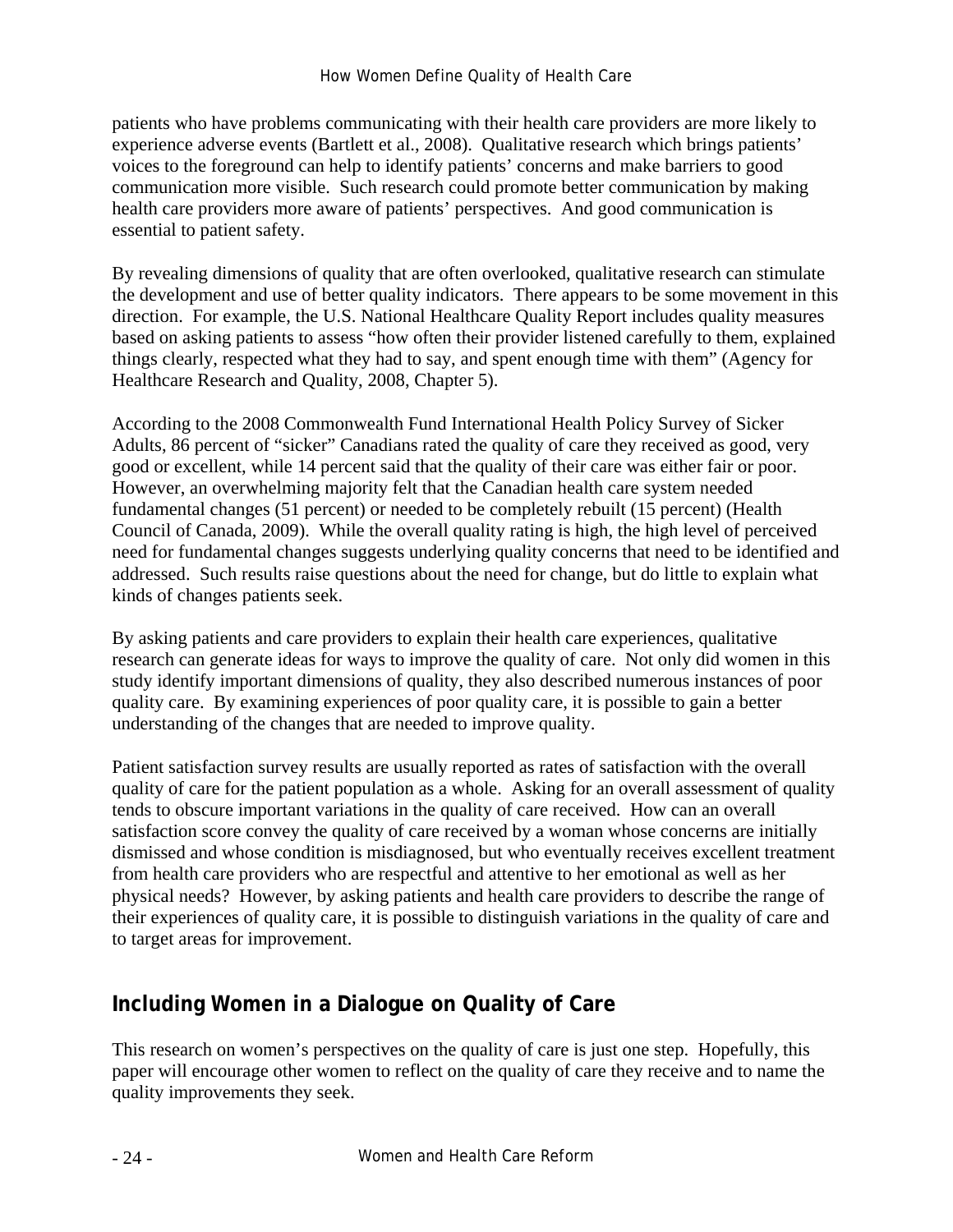This study uncovered multiple meanings of quality of care. These suggest the need for an ongoing dialogue with diverse groups of patients, caregivers and front line health care workers in order to identify and respond to their concerns about the quality of health care. It is important that women be enabled to take a more active role in designing ways to assess and improve the quality of care.

Initiatives to improve the quality of care will benefit from a shared understanding of what quality care means to both patients and providers, and what it means to women and men.

A woman's perspective on the quality of health care is influenced by the circumstances of her life. Women living in rural and remote communities are more keenly aware of geographic barriers, while low-income women draw attention to financial barriers to care. Young women, older women, and women caring for children and elders have differing health care needs. Women who face discrimination because of their race, ethnicity, economic circumstances, language, sexuality or size encounter inequities in the quality of care. Women with disabilities face barriers to care that are often invisible to others. Women with chronic conditions, mental illness, addictions or other health problems have knowledge of the quality issues in those circumstances.

It is important to include a diversity of women's voices in discussions about health care. The aim of this paper is to share what some Canadian women have said about the quality of health care and to encourage other women to express their views to each other, to their health care providers, and to political decision-makers. By describing what the quality of care meant in their own lives, women in this study helped broaden our definition of the quality of care. They identified dimensions of quality which are often overlooked, yet which are crucial to improving the quality of care that matters to women.

While there is much to celebrate about Canada's health care system, clearly women have visions of a more accessible, comprehensive, and coordinated health care system in which health care providers have the time and skills to improve the quality of care. They also envision a health care system that is more respectful of women and more responsive to the needs of a diverse population.

This study was supported by an operating grant from the Social Sciences and Humanities Research Council (410-2002-1493), and additional funding from the Women's Health Contribution Program (Health Canada).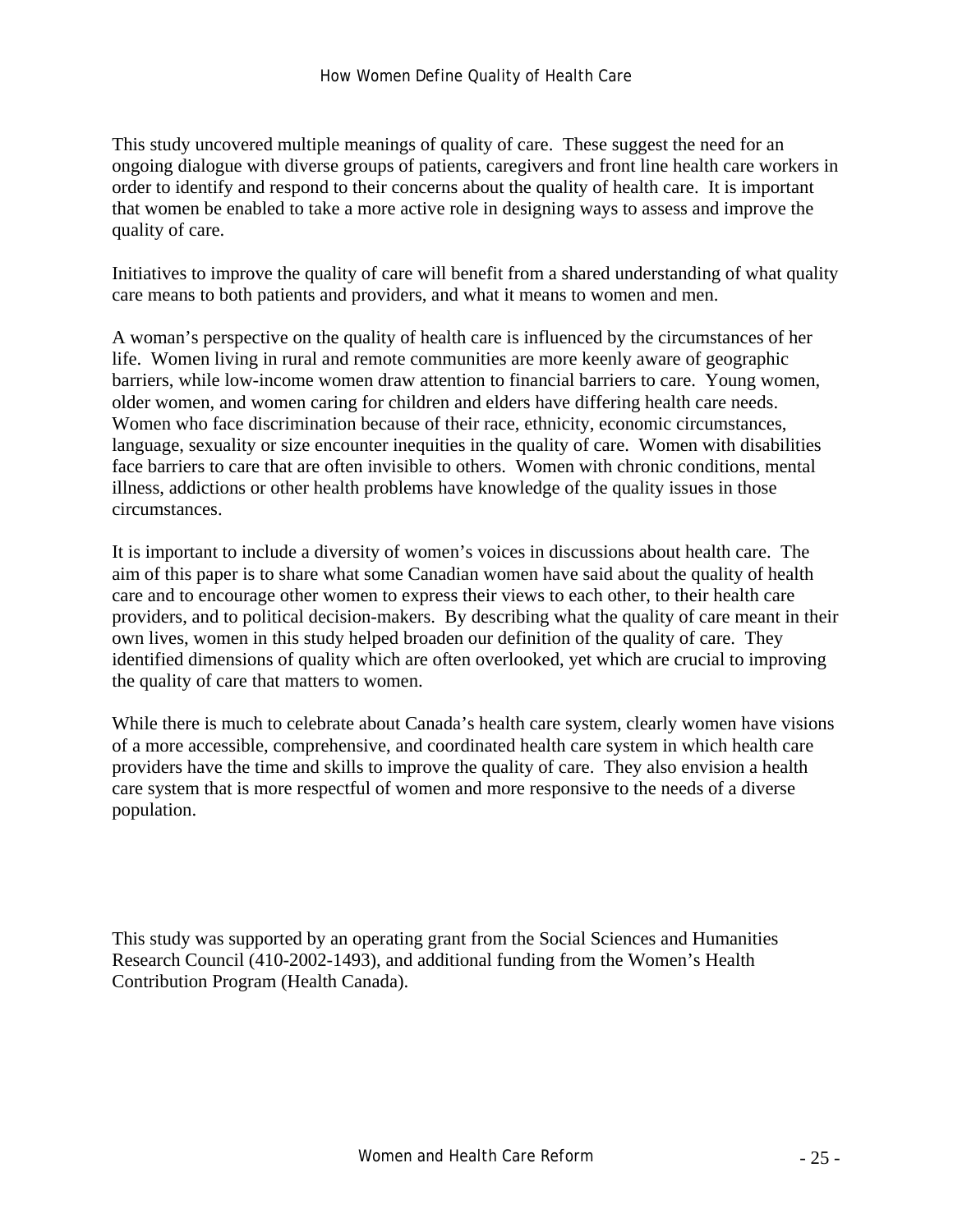# **References**

- Agency for Health Care Research And Quality (2008). *National health care quality report.*  Washington: U. S. Department of Health and Human Services. Available at http://www.ahrq.gov/qual/qrdr08.htm#toc
- Anderson, R., Barbara, A. & Feldman, S. (2007). What patients want: A content analysis of key qualities that influence patient satisfaction. *Journal of Medical Practice Management*, 22(5), 255-261.
- Armstrong, P., Grant, K, Boscoe, M., Clow, B., Guberman, N., Jackson, B, Pederson, A and Willson, K. 2006. It's About Time: Woman Defined Quality Care http://www.allacademic.com//meta/p\_mla\_apa\_research\_citation/1/0/3/4/2/pages103424/ p103424-8.php
- Baker, G.R., Norton, P.G., Flintoft, V., Blais, R., Brown, A., Cox, J., Etchells, E., Ghali, W.A., Hébert, P., Majumdar, S.R., O'Beirne, M., Palacios-Derflingher, L., Reid, R.J., Sheps, S., & Tamblyn, R. (2004). The Canadian adverse events study: The incidence of adverse events among hospital patients in Canada. *Canadian Medical Association Journal,* 170(11), 1678-1686.
- Bartlett, G., Blais, R., Tamblyn, R., Clermont, R,J., & MacGibbon, B. (2008). Impact of patient communication problems on the risk of preventable adverse events in acute care settings. *Canadian Medical Association Journal,* 178(12), 1555-1562.
- Cleary, P.D. & McNeil, B. J. (1988). Patient satisfaction as an indicator of quality of care. *Inquiry,* 25(1), 25-36.
- Donabedian, A. (1988). The quality of care. How can it be assessed? *Journal of the American Medical Association,* 260(12), 1743-1748.
- Health Council of Canada (2009). *Safer health care for "sicker" Canadians: International comparisons of health care quality and safety.* Toronto: Health Council.
- Jackson, B. E. (2004). *Gender (e)quality? A critical review of health care quality assessment frameworks.* Toronto. Unpublished manuscript.
- Jackson, B. E., Pederson, A., Armstrong, P., Boscoe, M., Clow, B., Grant, K.R., Guberman, N., & Willson, K. (2006). 'Quality care is like a carton of eggs': Using a gender-based diversity analysis to assess quality of health care. In Medovarski, A. & Cranney, B. (Eds.), *Canadian Woman Studies: An Introductory Reader*. Toronto: Inanna Publications and Education Inc., 527-539.
- Jenkins, A., 2007. Women and Private Health Insurance: A Review of the Issues. Toronto: Women and Health Care Reform.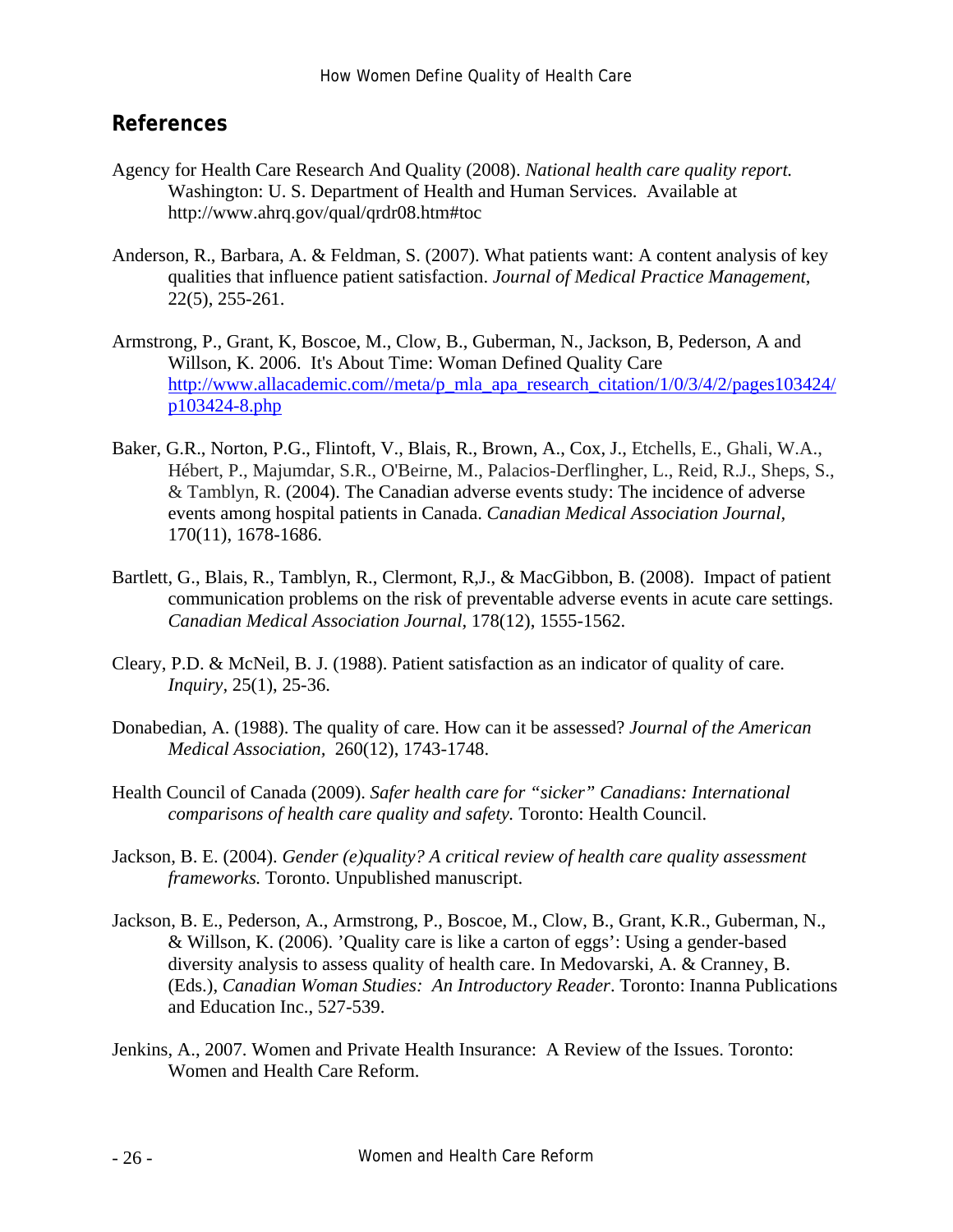- Lee, D.S., Tu, J.V., Chong A. & Alter, D. (2008). Patient satisfaction and its relationship with quality and outcomes of care after acute myocardial infarction. *Circulation,* 118, 1938- 1945.
- Romanow, R. J. (2002). *Building on values: The future of health care in Canada final report*. Ottawa: Commission on the Future of Health Care in Canada.
- Saskatchewan Commission on Medicare (2001). *Caring for Medicare: Sustaining a quality system.* Regina: Saskatchewan Health.
- Sitzia, J. & Wood, N. (1997). Patient satisfaction: A review of issues and concepts. *Social Science and Medicine,* 45(12), 1829-1843.
- Weisman, C.S. (2000). Measuring quality in women's health care: Issues and recent developments. *Quality Management in Health Care,* 8(4) 14-20.
- Weisman, C.S., Rich, D.E., Rogers, J., Crawford, K.G., Grayson, C.E. & Henderson, J.T. (2000). Gender and patient satisfaction with primary care: Tuning into women in quality measurement. *Journal of Women's Health and Gender-Based Medicine,* 9(6), 657-665.
- Willson, K. & Jackson, B.E. (2006). *Bringing women and gender into "Healthy Canadians: A federal report on comparable health indicators, 2004."* Toronto: National Coordinating Group on Health Care Reform and Women. Available at http://www.womenandhealthcarereform.ca/publications/womengenderhealthindicators.pd f.

#### **Additional Resources**

- Jackson, B., and Haworth-Brockman, M. 2007. The quality of evidence: enhancing uptake of qualitative evidence for gender equity and health. Int. J. Public Health 52 (2007): 265- 266.
- Armstrong, P., Grant, K, Boscoe, M., Clow, B., Guberman, N., Jackson, B, Pederson, A and Willson, K. 2006. Five Minutes with the Health Minister: What Women Want in Health Care

http://www.allacademic.com//meta/p\_mla\_apa\_research\_citation/1/0/2/9/3/pages102937/ p102937-1.php